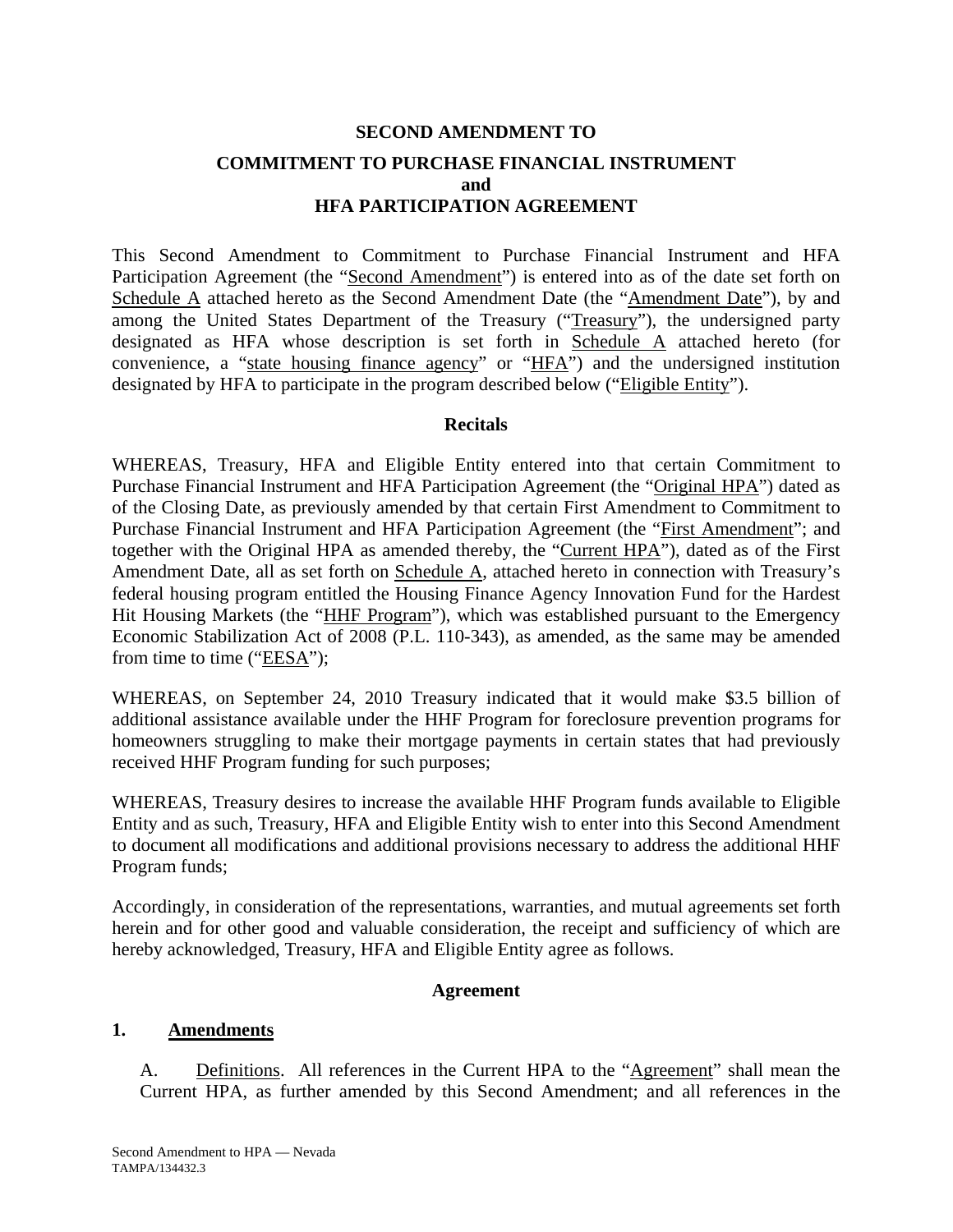Current HPA to Schedules A or B shall mean the Schedules A or B attached to this Second Amendment. All references herein to the "HPA" shall mean the Current HPA, as further amended by this Second Amendment.

B. Schedule A. Schedule A attached to the Current HPA is hereby deleted in its entirety and replaced with Schedule A attached to this Second Amendment.

C. Schedule B. Schedule B attached to the Current HPA is hereby deleted in its entirety and replaced with Schedule B attached to this Second Amendment.

## **2. Representations, Warranties and Covenants**

A. HFA and Eligible Entity. HFA and Eligible Entity, each for itself, make the following representations, warranties and covenants to Treasury and the truth and accuracy of such representations and warranties and compliance with and performance of such covenants are continuing obligations of HFA and Eligible Entity, each as to itself. In the event that any of the representations or warranties made herein cease to be true and correct or HFA or Eligible Entity breaches any of its covenants made herein, HFA or Eligible Entity, as the case may be, agrees to notify Treasury immediately and the same shall constitute an Event of Default under the HPA.

(1) HFA and Eligible Entity each hereby certifies, represents and warrants as of the date hereof that each of the representations and warranties of HFA or Eligible Entity, as applicable, contained in the HPA are true, correct, accurate and complete in all material respects as of the date hereof. All covenants of HFA or Eligible Entity, as applicable, contained in the HPA shall remain in full force and effect and neither HFA, nor Eligible Entity is in breach of any such covenant.

(2) Eligible Entity has the full corporate power and authority to enter into, execute, and deliver this Second Amendment and any other closing documentation delivered to Treasury in connection with this Second Amendment, and to perform its obligations hereunder and thereunder.

(3) HFA has the full legal power and authority to enter into, execute, and deliver this Second Amendment and any other closing documentation delivered to Treasury in connection with this Second Amendment, and to perform its obligations hereunder and thereunder.

### **3. Administrative Expenses**

Notwithstanding anything to the contrary contained in the Current HPA as amended by this Second Amendment, HFA and Eligible Entity may from time to time submit adjusted budgets to Treasury requesting approval to re-allocate HHF Funds to pay actual program expenses as set forth on a proposed Schedule C. In the event that Treasury shall approve an adjusted budget, in Treasury's sole discretion, the parties shall enter into an amendment to the HPA to modify Schedules A, B and C as necessary.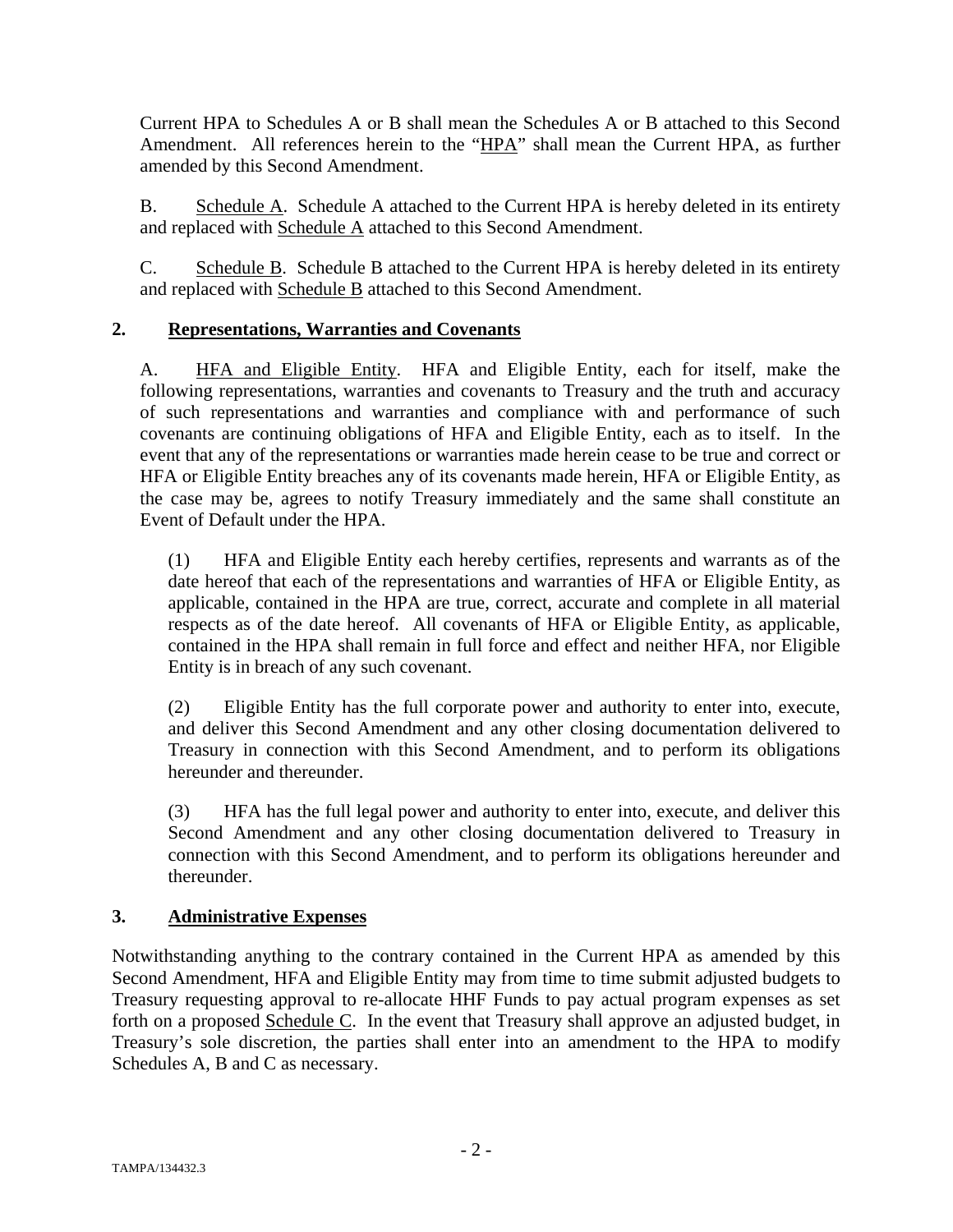#### **4. Miscellaneous**

A. The recitals set forth at the beginning of this Second Amendment are true and accurate and are incorporated herein by this reference.

B. Capitalized terms used but not defined herein shall have the meanings ascribed to them in the HPA.

C. Any provision of the HPA that is determined to be prohibited or unenforceable in any jurisdiction shall, as to such jurisdiction, be ineffective to the extent of such prohibition or unenforceability without invalidating the remaining provisions of the HPA, and no such prohibition or unenforceability in any jurisdiction shall invalidate such provision in any other jurisdiction.

D. This Second Amendment may be executed in two or more counterparts (and by different parties on separate counterparts), each of which shall be deemed an original, but all of which together shall constitute one and the same instrument. Facsimile or electronic copies of this Second Amendment shall be treated as originals for all purposes.

#### [SIGNATURE PAGE FOLLOWS; REMAINDER OF PAGE INTENTIONALLY LEFT BLANK]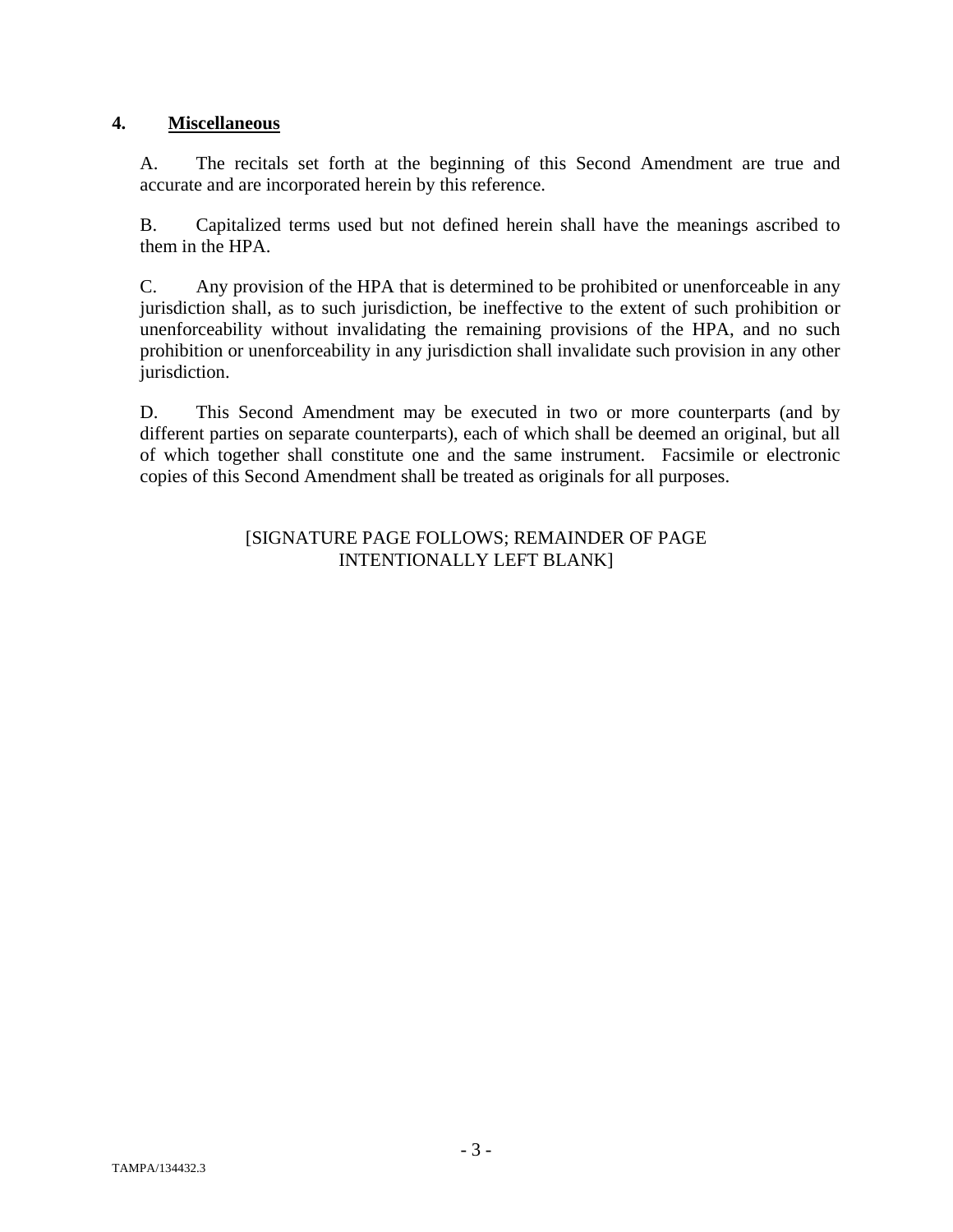**In Witness Whereof**, HFA, Eligible Entity and Treasury by their duly authorized officials hereby execute and deliver this Second Amendment to Commitment to Purchase Financial Instrument and HFA Participation Agreement as of the Amendment Date.

#### **HFA**: **TREASURY**:

NEVADA HOUSING DIVISION UNITED STATES DEPARTMENT OF THE **TREASURY** 

By: <u>/s/ Charles L. Horsey</u> By: Name: Charles L. Horsey Name: Herbert M. Allison, Jr.

Title: Administrator Title: Assistant Secretary for Financial Stability

#### **ELIGIBLE ENTITY**:

NEVADA AFFORDABLE HOUSING ASSISTANCE CORPORATION

By: /s/ Lon A. DeWeese Name: Lon A. DeWeese Title: Secretary / Treasurer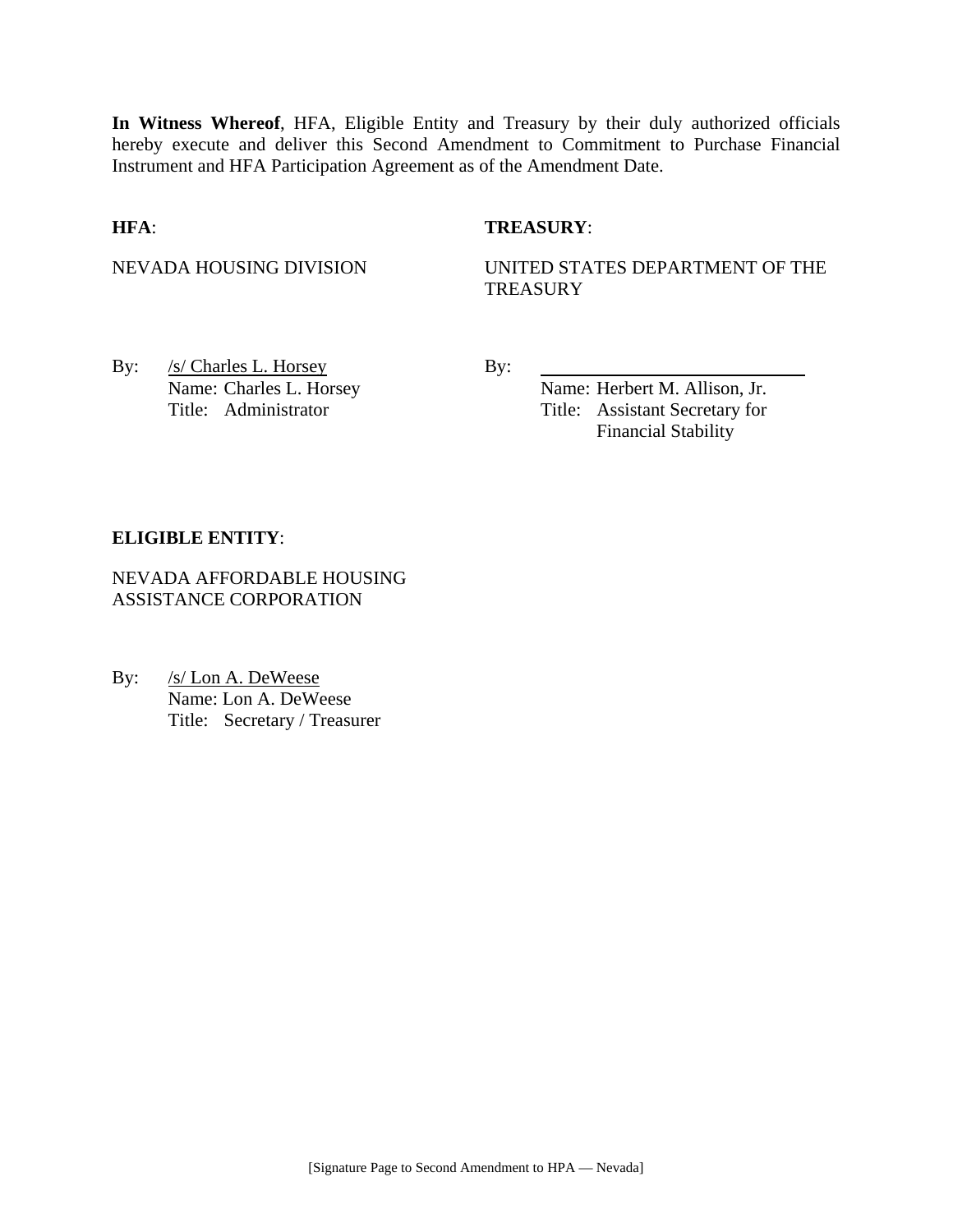In Witness Whereof, HFA, Eligible Entity and Treasury by their duly authorized officials hereby execute and deliver this Second Amendment to Commitment to Purchase Financial Instrument and HFA Participation Agreement as of the Amendment Date.

HFA:

#### **TREASURY:**

NEVADA HOUSING DIVISION

UNITED STATES DEPARTMENT OF THE **TREASURY** 

 $By:$ 

Name: Title:

By:

Name: Herbert M. Allison, Jr. Title: Assistant Secretary for **Financial Stability** 

#### **ELIGIBLE ENTITY:**

NEVADA AFFORDABLE HOUSING ASSISTANCE CORPORATION

 $By:$ 

Name: Title: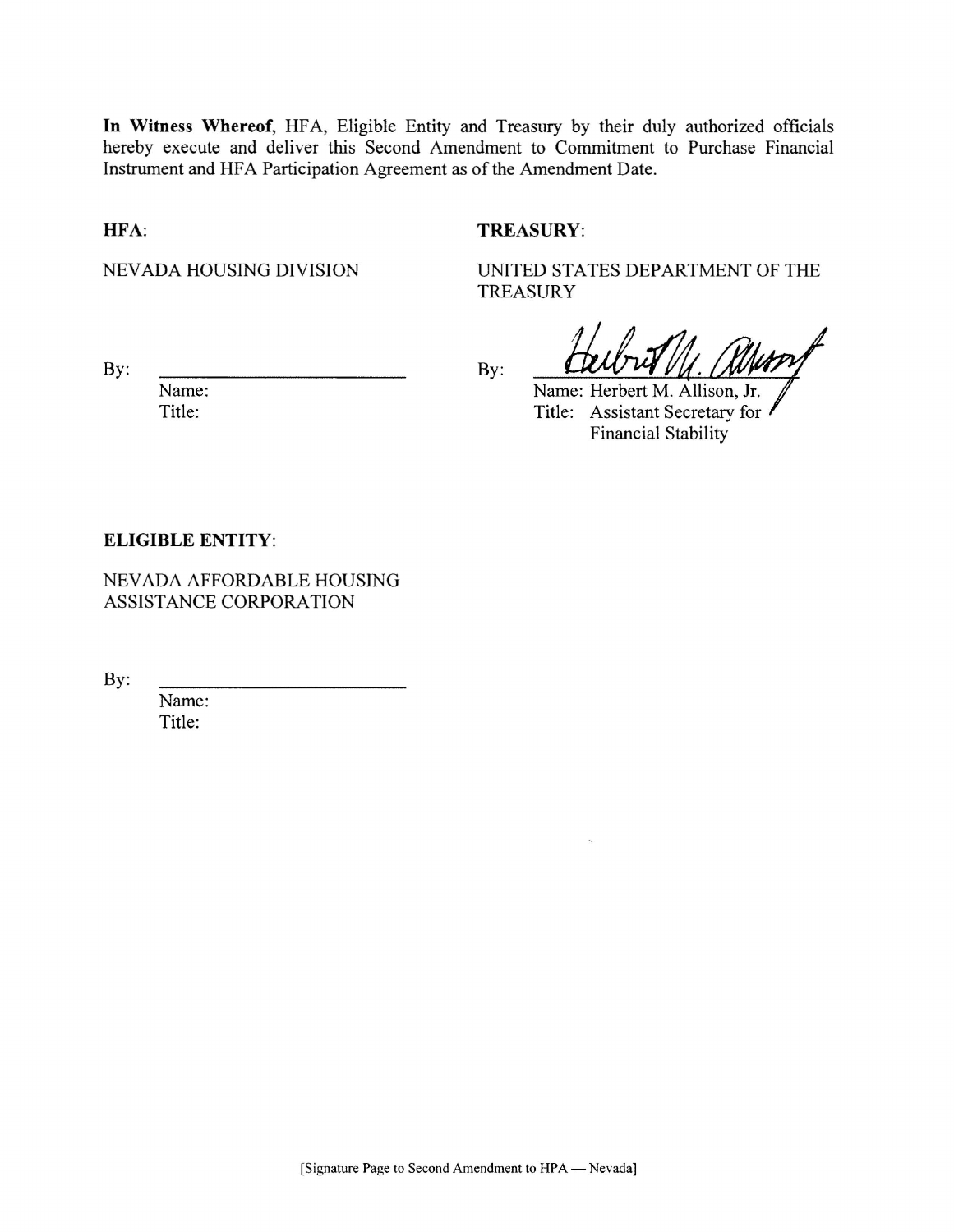# **EXHIBITS AND SCHEDULES**

Schedule A Basic Information<br>Schedule B Service Schedules

Service Schedules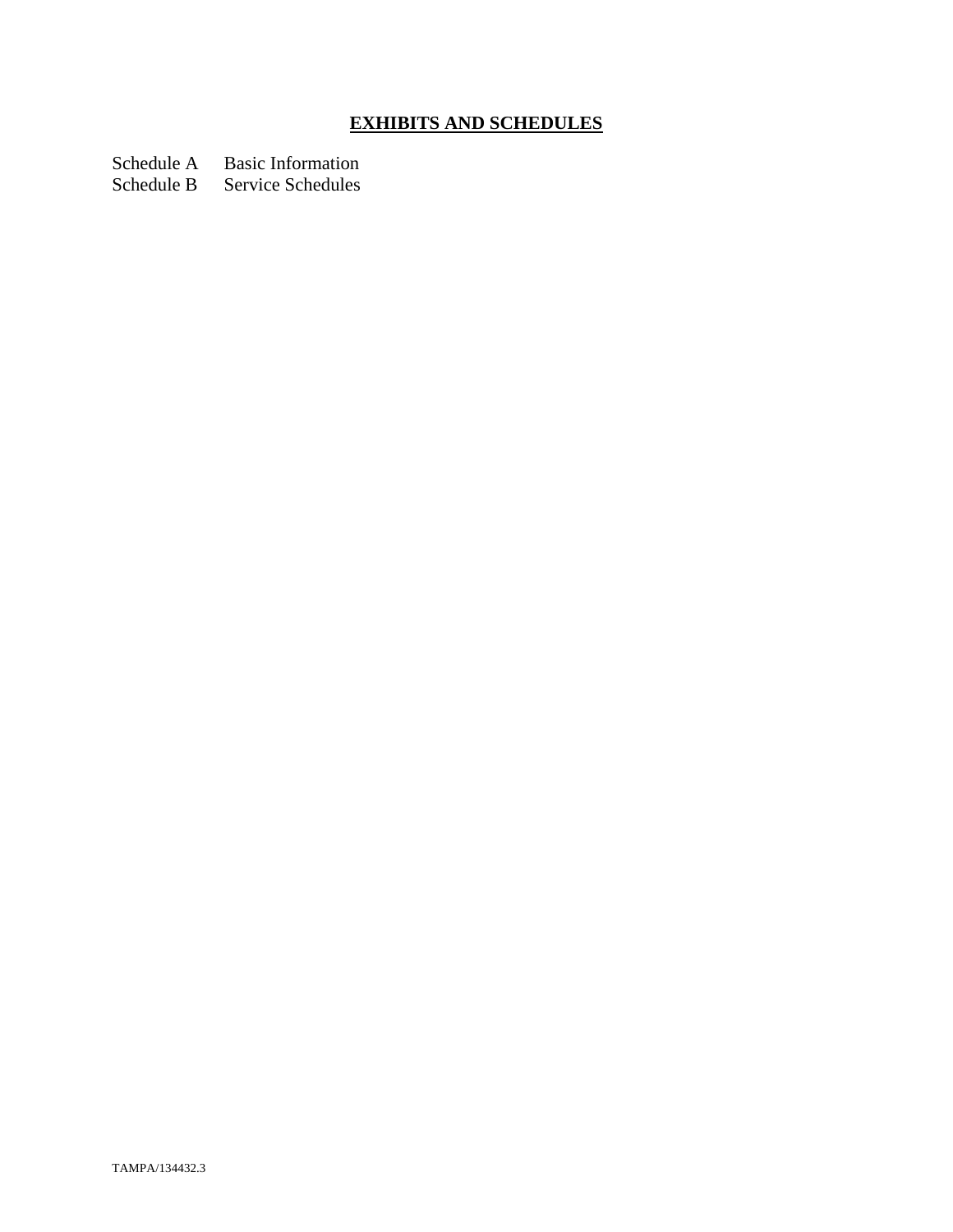#### **SCHEDULE A**

## **BASIC INFORMATION**

| Eligible Entity Information:<br>Name of the Eligible Entity: | Nevada Affordable Housing Assistance<br>Corporation |
|--------------------------------------------------------------|-----------------------------------------------------|
| Corporate or other organizational form:                      | Non-profit corporation                              |
| Jurisdiction of organization:                                | Nevada                                              |
| Notice Information:                                          |                                                     |

| HFA Information:<br>Name of HFA: | Nevada Housing Division                                                                   |
|----------------------------------|-------------------------------------------------------------------------------------------|
| Organizational form:             | A Division of the Nevada Department of<br>Business and Industry of the State of<br>Nevada |
| Date of Application:             | April 16, 2010                                                                            |
| Date of Action Plan:             | September 1, 2010                                                                         |
| Notice Information:              |                                                                                           |

Program Participation Cap:  $$ 194,026,240.00$ 

<u>.</u>

<sup>&</sup>lt;sup>1</sup> See attached Schedule A-1 that is attached to, and forms a part of this Second Amendment.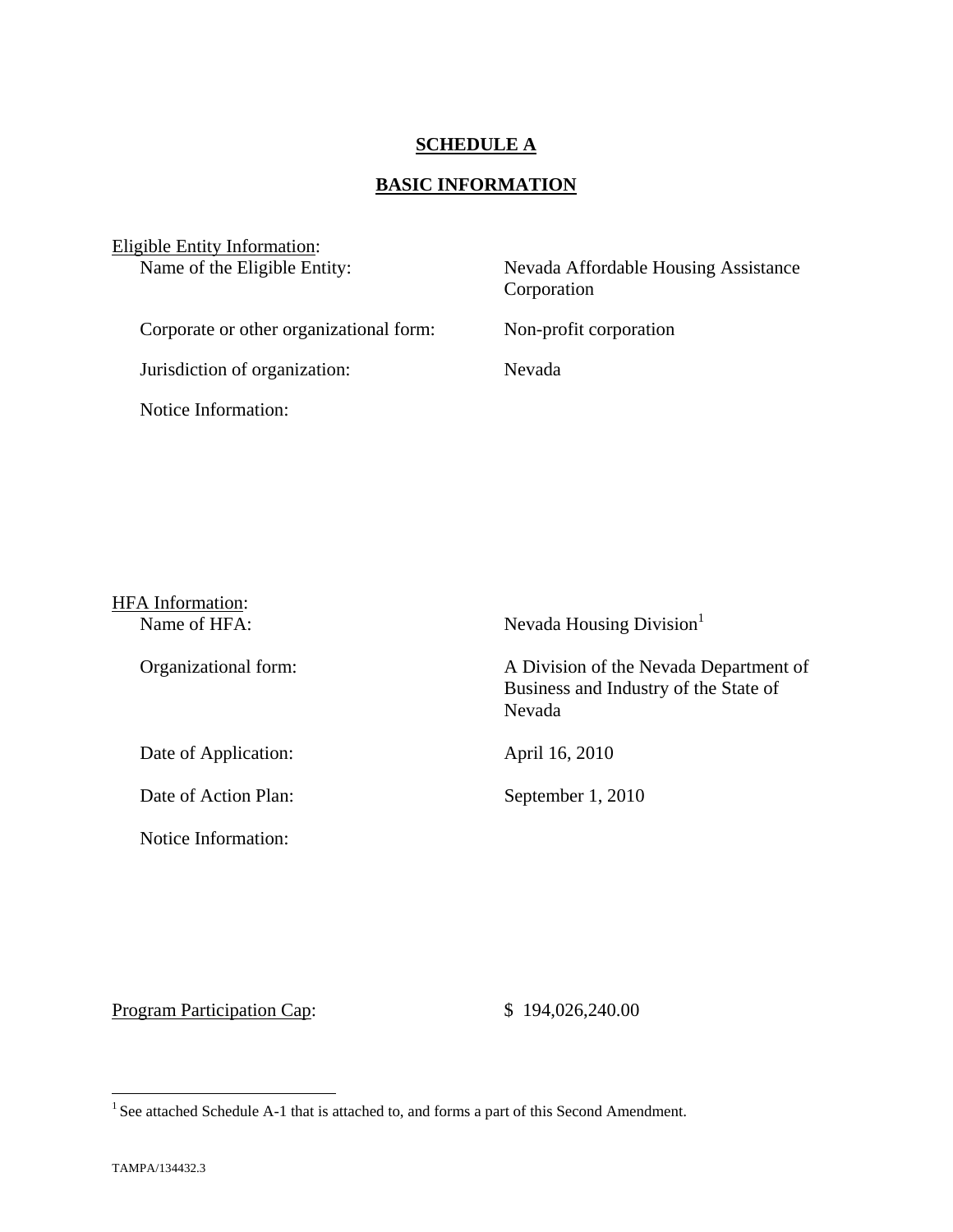| Portion of Program Participation Cap                   |                                                                                                                                                        |
|--------------------------------------------------------|--------------------------------------------------------------------------------------------------------------------------------------------------------|
| <b>Representing Original HHF Funds:</b>                | \$102,800,000.00                                                                                                                                       |
| Portion of Program Participation Cap                   |                                                                                                                                                        |
| <b>Representing Unemployment HHF Funds:</b>            | 34,056,581.00<br>S.                                                                                                                                    |
| Permitted Expenses:                                    | 18,359,784.00<br>S.                                                                                                                                    |
| <b>Closing Date:</b>                                   | June 23, 2010                                                                                                                                          |
| <b>First Amendment Date:</b>                           | September 23, 2010                                                                                                                                     |
| <b>Second Amendment Date:</b>                          | September 29, 2010                                                                                                                                     |
| <b>Eligible Entity Depository Account Information:</b> | See account information set forth in the<br>Depository Account Control Agreement<br>between Treasury and Eligible Entity<br>regarding the HHF Program. |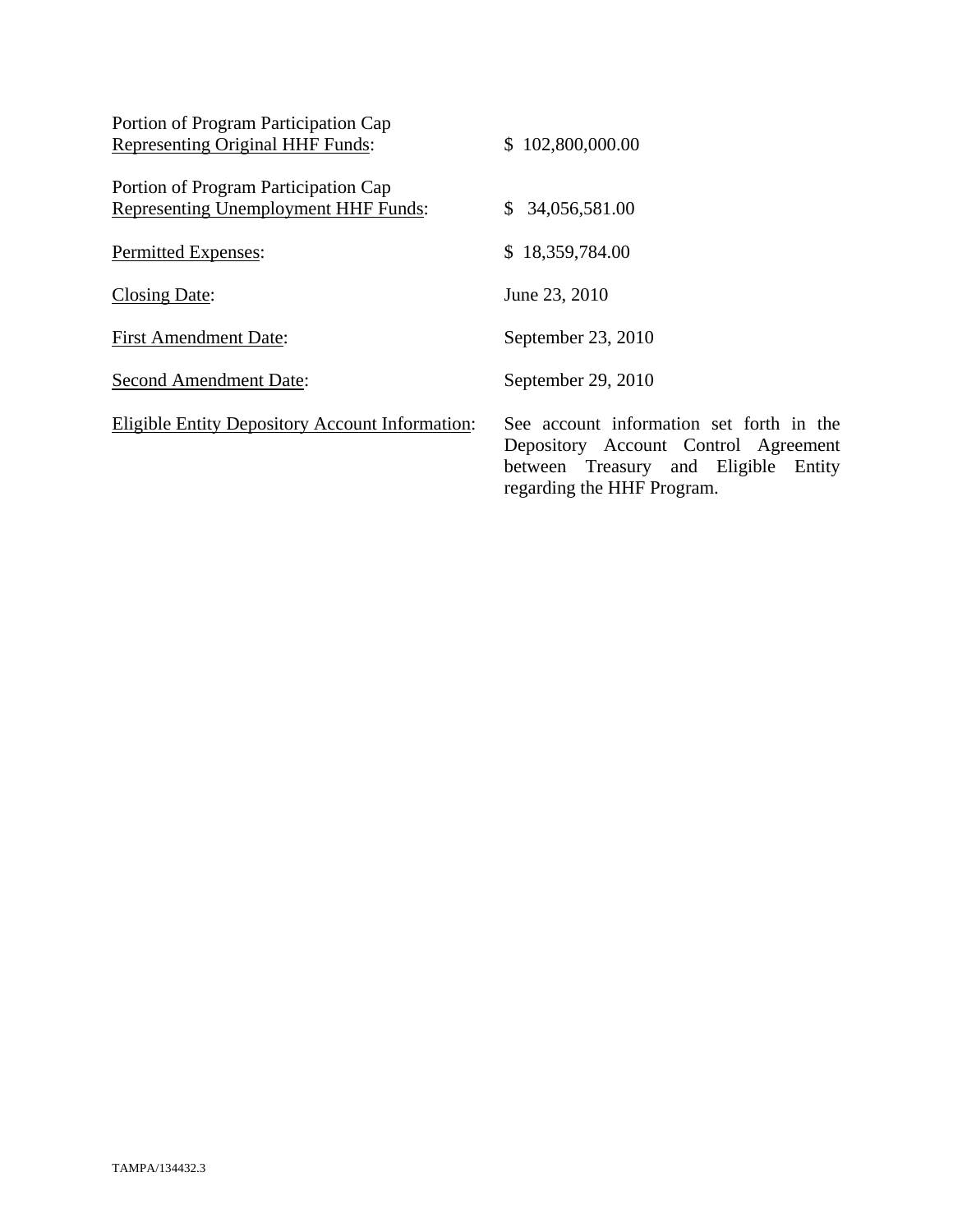#### **SCHEDULE A-1**

#### **The following shall constitute additional and/or modified terms to the Second Amendment and are hereby incorporated into the Second Amendment.**

#### **1. Section 3 of the Second Amendment is replaced with the following:**

**Administrative Expenses** Notwithstanding anything to the contrary contained in the Current HPA as amended by this Second Amendment, Eligible Entity may from time to time submit adjusted budgets to Treasury requesting approval to re-allocate HHF Funds to pay actual program expenses as set forth on a proposed Schedule C. In the event that Treasury shall approve an adjusted budget, in Treasury's sole discretion, the parties shall enter into an amendment to the HPA to modify Schedules A, B and C as necessary.

#### **2. Ratification**

Except as herein modified and amended, the terms and conditions of the Second Amendment, including the Schedules and Exhibits included as a part thereof, and all of the documents executed with respect to the foregoing are hereby ratified and affirmed and shall remain in full force and effect. All references in any of the foregoing to the "Second Amendment" shall be deemed to refer to the Second Amendment, including the Schedules and Exhibits included as a part thereof, as further modified and amended by this Schedule A-1.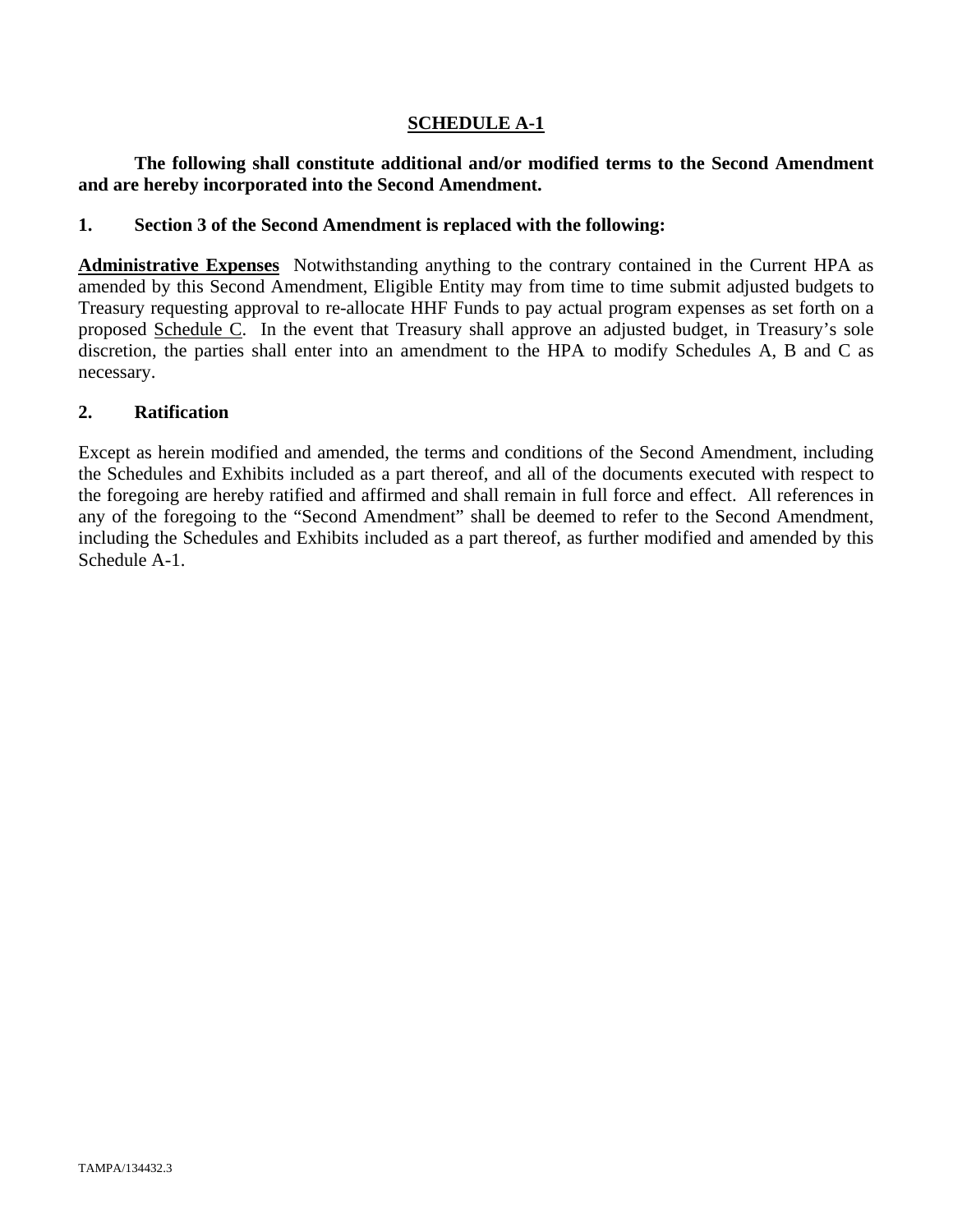### **SCHEDULE B**

#### **SERVICE SCHEDULES**

The Service Schedules attached as Schedule B to the Current HPA are hereby deleted in their entirety and replaced with the attached Service Schedules (numbered sequentially as Service Schedule B-1, Service Schedule B-2, et. seq.), which collectively comprise Schedule B to the HPA.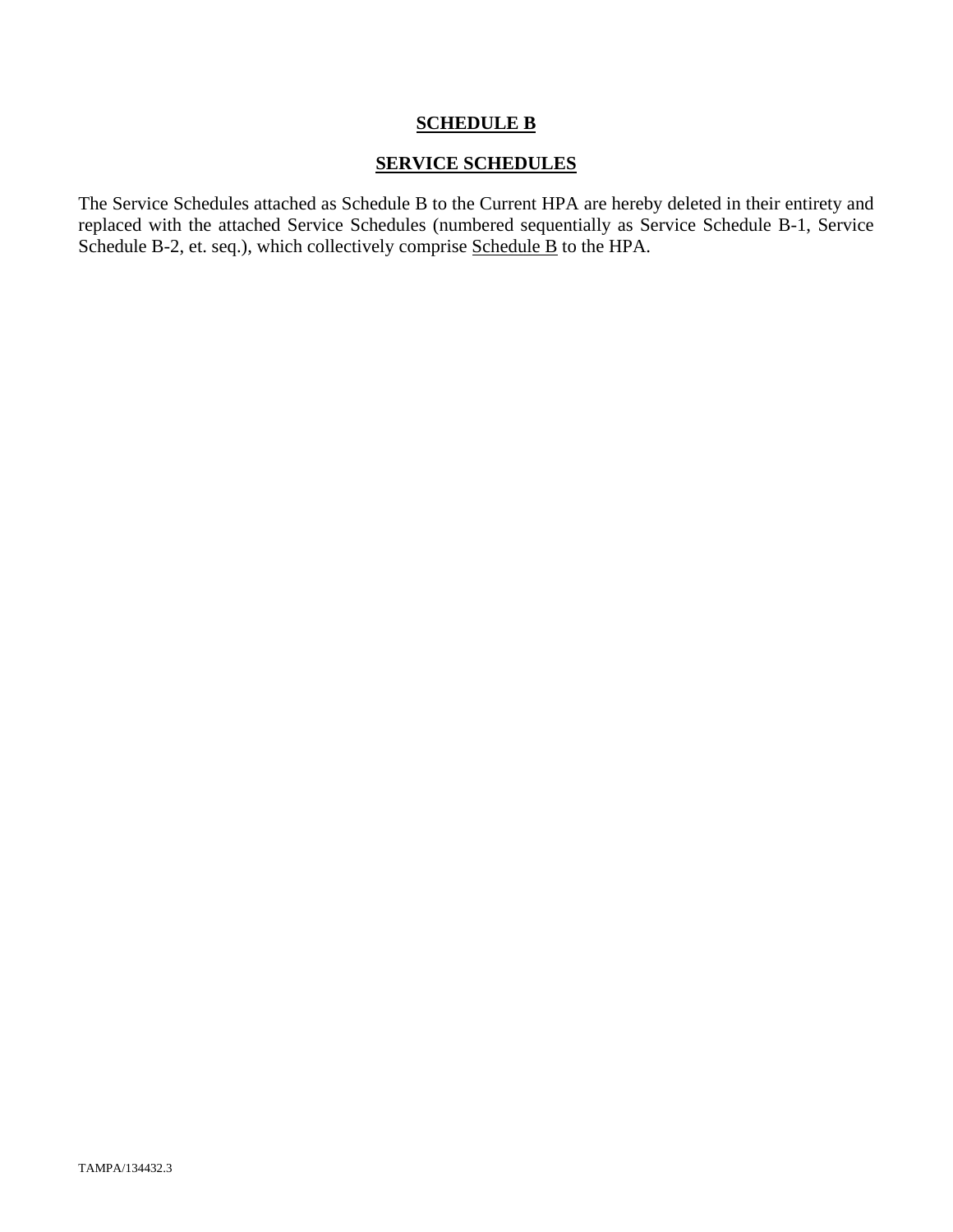# **The Nevada Affordable Housing Assistance Corporation**

## **PRINCIPAL REDUCTION PROGRAM**

| 1. Program Overview                                                               | To ensure that nearly 2,500 Nevada families are able to stay in their<br>homes with a permanent change to their mortgages via principal<br>reductions which will provide qualified homeowners a principal<br>reduction of up to $$25,000$ , with a 1:1 match from the note holder if<br>possible. The 1 <sup>st</sup> Mortgage Principal Reduction Program will assist the<br>underemployed, income restricted homeowner candidates to keep<br>occupancy and ownership of their home.                                                                                                                                                                                           |
|-----------------------------------------------------------------------------------|---------------------------------------------------------------------------------------------------------------------------------------------------------------------------------------------------------------------------------------------------------------------------------------------------------------------------------------------------------------------------------------------------------------------------------------------------------------------------------------------------------------------------------------------------------------------------------------------------------------------------------------------------------------------------------|
| 2. Program Goals                                                                  | The primary goal is to reduce first mortgage principal balances with<br>respect to at least 2,500 homeowners throughout the State of Nevada<br>such that their loan to value ratios are reduced to 115% or less and<br>correspondingly, the PITI payment reduced to 31% or less of the<br>homeowner's gross income.                                                                                                                                                                                                                                                                                                                                                             |
| 3. Target Population /<br><b>Areas</b>                                            | The funding will be distributed via a geographic formula of $1/3+1/3+1/3$<br>weight for unemployment + foreclosure rate + population. There will be<br>target population segmentation into (a) the Clark County/Las Vegas<br>valley area, (b) the Reno-Sparks SMSA area and (c) all of rural Nevada.<br>Where a finer breakdown is possible within each of the three geographic<br>areas, zip code and census track targeting will be utilized.                                                                                                                                                                                                                                 |
| 4. Program Allocation<br>(Excluding<br><b>Administrative</b><br><b>Expenses</b> ) | \$115,731,738.89                                                                                                                                                                                                                                                                                                                                                                                                                                                                                                                                                                                                                                                                |
| <b>5. Borrower Eligibility</b><br>Criteria                                        | Legal US Resident.<br>$\bullet$<br>Resident in Nevada 5 years in same dwelling.<br>Any cash out borrowing in past five years must be limited to:<br>$\bullet$<br>Home improvement - real, not personal property classification.<br>Medical bills - documented.<br>Paying off existing revolving debt - documented.<br>Current income does not exceed 120% of Area Median Income<br>(2010).<br>Borrower must be facing eminent default, if delinquent cannot be<br>$\bullet$<br>more than 6 months maximum - target to be 3 months maximum.<br>Delinquency based on a financial hardship due to circumstances<br>beyond the homeowner's control (no contrived defaults allowed). |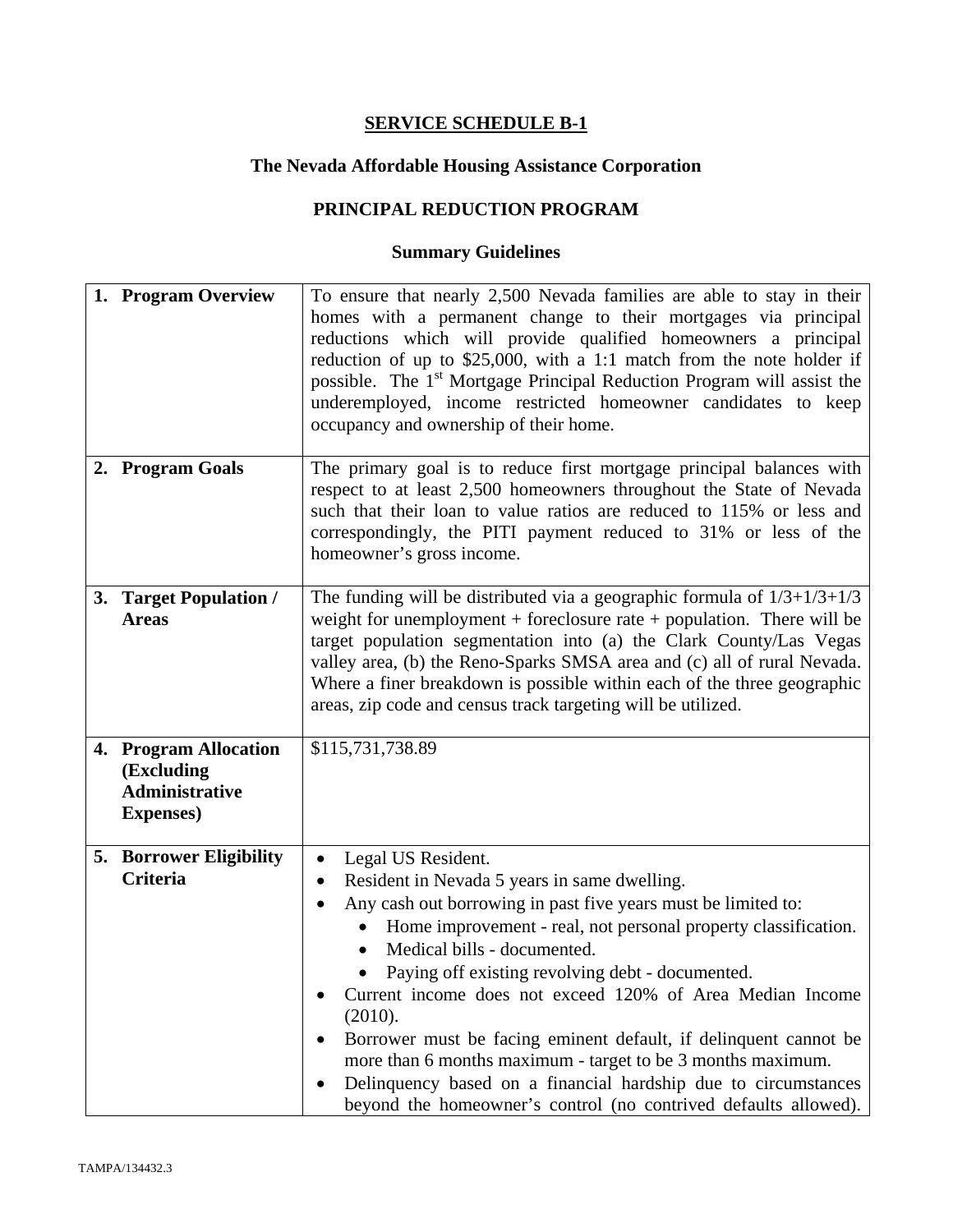|                                                   | Borrower will be required to provide a financial Hardship Affidavit<br>attesting to their inability to make mortgage payments.<br>Eligible<br>hardships to include but not limited to the following:<br>Underemployment.<br>$\bullet$<br>Illness, disability or death of wage earner in family in<br>possession.<br>Divorce or legal separation.                                                                                                                                                                                                                                                                                                                          |
|---------------------------------------------------|---------------------------------------------------------------------------------------------------------------------------------------------------------------------------------------------------------------------------------------------------------------------------------------------------------------------------------------------------------------------------------------------------------------------------------------------------------------------------------------------------------------------------------------------------------------------------------------------------------------------------------------------------------------------------|
|                                                   | Eligibility criteria will be analyzed either on-line by the borrower's visit<br>to the web site and using the 'screening tool' or directly at the intake<br>portal of the contract agents (foreclosure mitigation and mediation<br>agencies). If applicants meet screening criteria, application packages<br>will be assembled and forwarded onto the NAHAC underwriters who<br>will do the full verifications/confirmation and begin the relationship with<br>the participating banks/lenders/servicers to work through the calculation<br>of aid levels.                                                                                                                |
|                                                   | Funding will be provided on a first come-first-served basis within each<br>geographical zone. Daily monitoring of funding commitments/pipelines<br>by zone will allow sufficient trend evidence to allow for sufficient lead<br>time to 'cut-off' further funding commitments that might exceed<br>available resources.                                                                                                                                                                                                                                                                                                                                                   |
| 6. Property / Loan<br><b>Eligibility Criteria</b> | Owner occupied.<br>$\bullet$<br>Must have only one existing mortgage.<br>$\bullet$<br>Principal balance must not exceed 115% based upon current appraisal<br>$\bullet$<br>following principal balance reduction nor PITI exceed 31%.<br>Current mortgage cannot be secured by one of the following entities<br>$\bullet$<br>FHA/VA, Fannie Mae, Freddie Mac if the existing loan qualifies for<br>one of those entities existing programs (direct lender program option<br>must be exhausted first).<br>All modified mortgages will be changed to fixed rate 30 year or<br>longer mortgages.<br>The higher Targeted Area limit calculation will be utilized (115% of area |
|                                                   | median). Thus, per the HUD Procedure, the maximum mortgage limits<br>would be:<br><b>Clark County: \$427,184</b><br>Reno/Sparks SMSA: \$431,189<br>Rural Nevada Areas: \$347,087                                                                                                                                                                                                                                                                                                                                                                                                                                                                                          |
| <b>7. Program Exclusions</b>                      | • Having failed a HAMP loan temporary period by voluntary non-<br>compliance, as determined by Eligible Entity.<br>• Borrowers who took out 2nd liens for reasons other than those listed<br>above under the Borrower Eligibility Criteria.                                                                                                                                                                                                                                                                                                                                                                                                                               |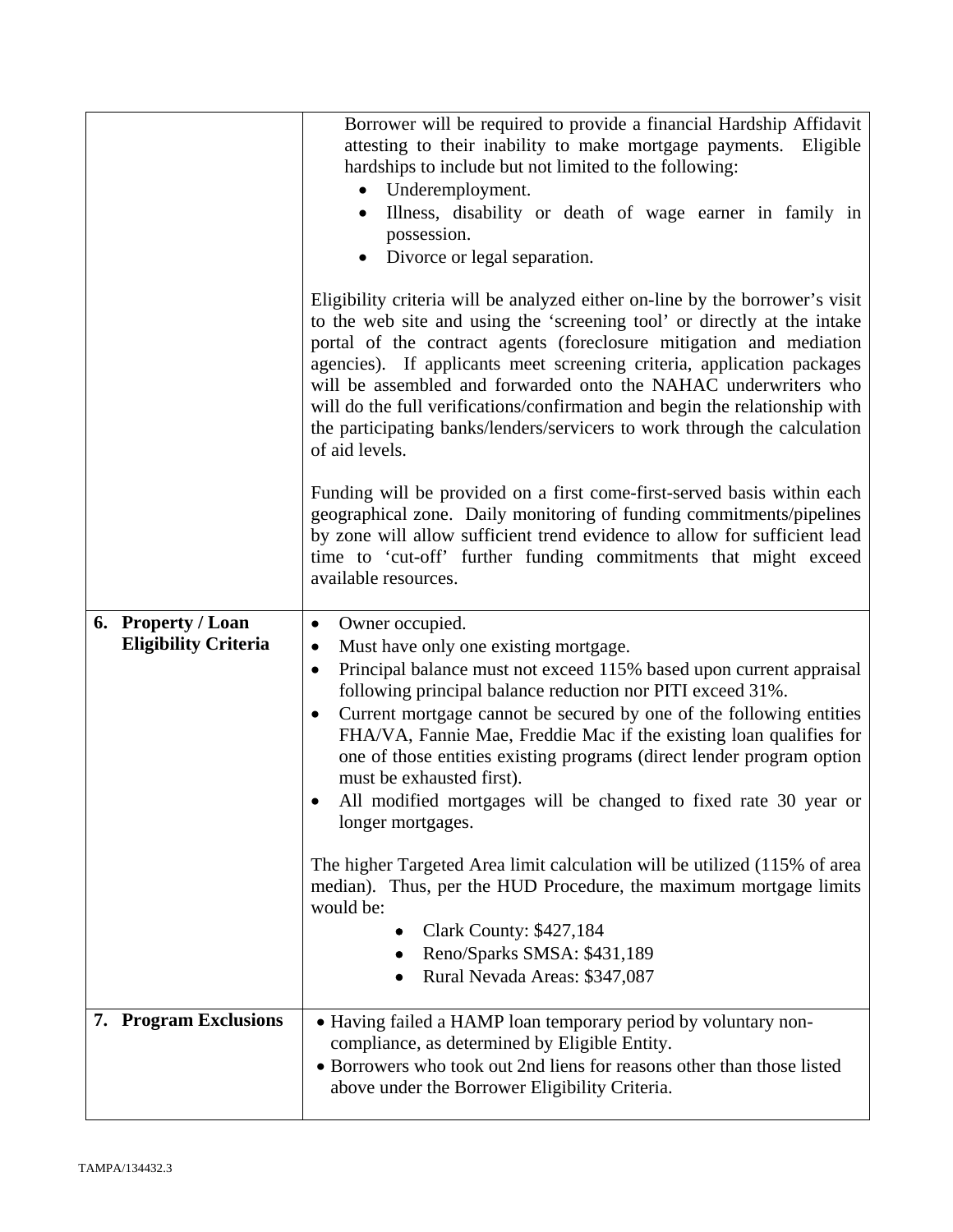| 8. Structure of<br><b>Assistance</b>                                    | Assistance will be structured as a forgivable loan in favor of the Eligible<br>Entity secured by a junior lien recorded against the property. Borrowers<br>who follow through and earn the loan forgiveness will not be required to<br>repay their principal reduction loans. The earned forgiveness loan will<br>amortize on a straight-line basis of 1/36 per month. A recapture of up to<br>20% of the note will be invoked in the event the home is sold in months<br>37 through 60 post-closing of the recast mortgage.<br>The recapture<br>provision will self extinguish on the first day of the 61 <sup>st</sup> month.                                                                      |
|-------------------------------------------------------------------------|------------------------------------------------------------------------------------------------------------------------------------------------------------------------------------------------------------------------------------------------------------------------------------------------------------------------------------------------------------------------------------------------------------------------------------------------------------------------------------------------------------------------------------------------------------------------------------------------------------------------------------------------------------------------------------------------------|
| 9. Per Household<br><b>Assistance</b>                                   | The maximum amount receivable by a qualified borrower is $$25,000$<br>assuming a \$1:\$1 match is occurring from the banks or GSEs. The<br>median amount is expected to be close to the maximum (skewed right<br>poisson distribution) amount. It is possible that there could be a bimodal<br>distribution. Thus, if there are numerous HAMP fails of under \$10,000<br>that this level of assistance or less represents a large (disproportionate)<br>share of the distribution of aid in the principal reduction program.<br>Therefore, in this scenario there will be a large portion under \$10,000<br>and a large portion of applicants at the full \$25,000 level and very few in<br>between. |
| 10. Duration of<br><b>Assistance</b>                                    | Borrower participation in Program is a one time payment.                                                                                                                                                                                                                                                                                                                                                                                                                                                                                                                                                                                                                                             |
| 11. Estimated Number of<br>Participating<br><b>Households</b>           | Assuming a \$1 for \$1 level of matching principal reduction assistance is<br>achieved in conjunction with the loan servicers, approximately 2,468<br>households could be assisted under this Program. Should there be the bi-<br>model distribution (as referenced in #9 above) the number of households<br>assisted could exceed 5,000.                                                                                                                                                                                                                                                                                                                                                            |
| 12. Program Inception /<br><b>Duration</b>                              | The planned implementation will be directly impacted by the time<br>needed to secure agreements/contracts for lender matching and could<br>take up to 75 days from the approval of the program to have agreements<br>in place and begin flowing clients through the screening process. This<br>Program could last up to 24 months.                                                                                                                                                                                                                                                                                                                                                                   |
| 13. Program<br>Interactions with<br><b>Other HFA</b><br><b>Programs</b> | The $1st$ mortgage principal reduction program is aimed at the<br>underemployed population of income qualified/limited home owners, not<br>the unemployed. Thus, it is possible that a homeowner could receive a<br>1 <sup>st</sup><br>mortgage principal reduction through this Program and then<br>subsequently lose their job and eventually need a short-sale assistance<br>program through another NAHAC HHF Program.                                                                                                                                                                                                                                                                           |
| 14. Program<br><b>Interactions with</b><br><b>HAMP</b>                  | NAHAC expects an active interface with the HAMP program. During<br>the 'in-take' process, the applicants will be screened for HAMP<br>eligibility and where it is indicated that a borrower would be eligible,<br>they will channeled into a HAMP loan modification. Where there is a                                                                                                                                                                                                                                                                                                                                                                                                                |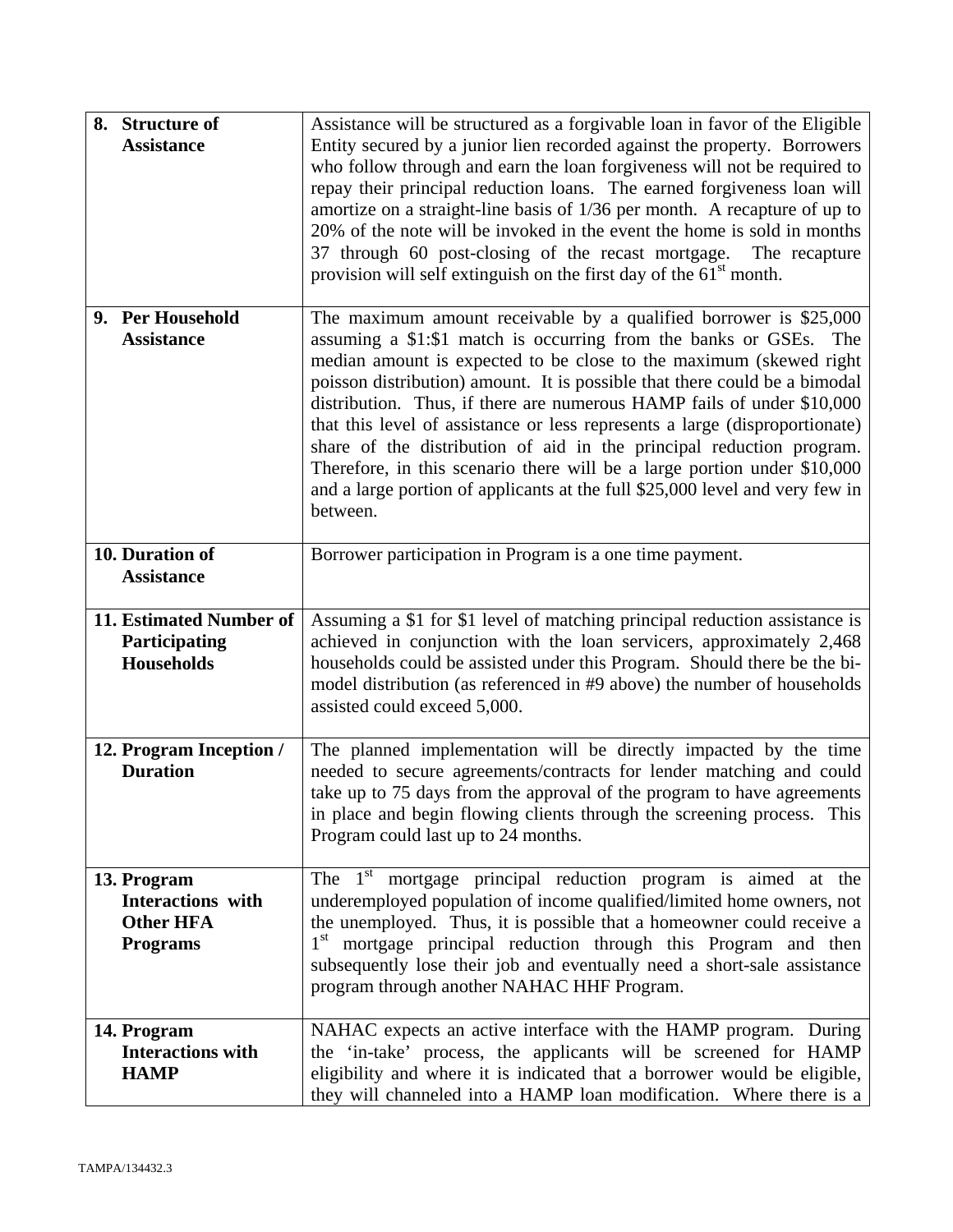|                                                                  | HAMP failure of $\leq$ \$10,000 or less, then this program element will be<br>accessed to accommodate the HAMP 'pass'. Additionally, if someone<br>does not qualify for a HAMP or has a 'fails' $>= $10,000$ then the<br>applicant will be directed into the regular HAFA program. If the<br>applicant needed added HAFA type of assistance, then NAHAC's Short-<br>Sale program will be utilized.<br>It is also quite possible that a homeowner may receive a $2nd$ lien<br>reduction and subsequently qualify for either a HAMP modification in<br>need of supplementation or a regular 1 <sup>st</sup> mortgage principal reduction<br>program. |
|------------------------------------------------------------------|----------------------------------------------------------------------------------------------------------------------------------------------------------------------------------------------------------------------------------------------------------------------------------------------------------------------------------------------------------------------------------------------------------------------------------------------------------------------------------------------------------------------------------------------------------------------------------------------------------------------------------------------------|
| 15. Program Leverage<br>with Other Financial<br><b>Resources</b> | Nevada will endeavor to get applicable servicer/lenders to match on a \$1<br>for \$1 basis. This programmatic goal will form the basis of all servicer<br>agreements if possible. However, if the servicer/lender is unable to agree<br>to a \$1 for \$1 arrangement, a lesser match may be acceptable. The<br>matching funds will be provided at closing. Nevada will also request that<br>the loan servicer waive certain fees like late charges, delinquency fee and<br>penalties and recast the principal reduced loan and participate in its<br>recordation.                                                                                  |
| 16. Qualify as an<br>Unemployment<br>Program                     | $\Box$ Yes<br>$\boxtimes$ No                                                                                                                                                                                                                                                                                                                                                                                                                                                                                                                                                                                                                       |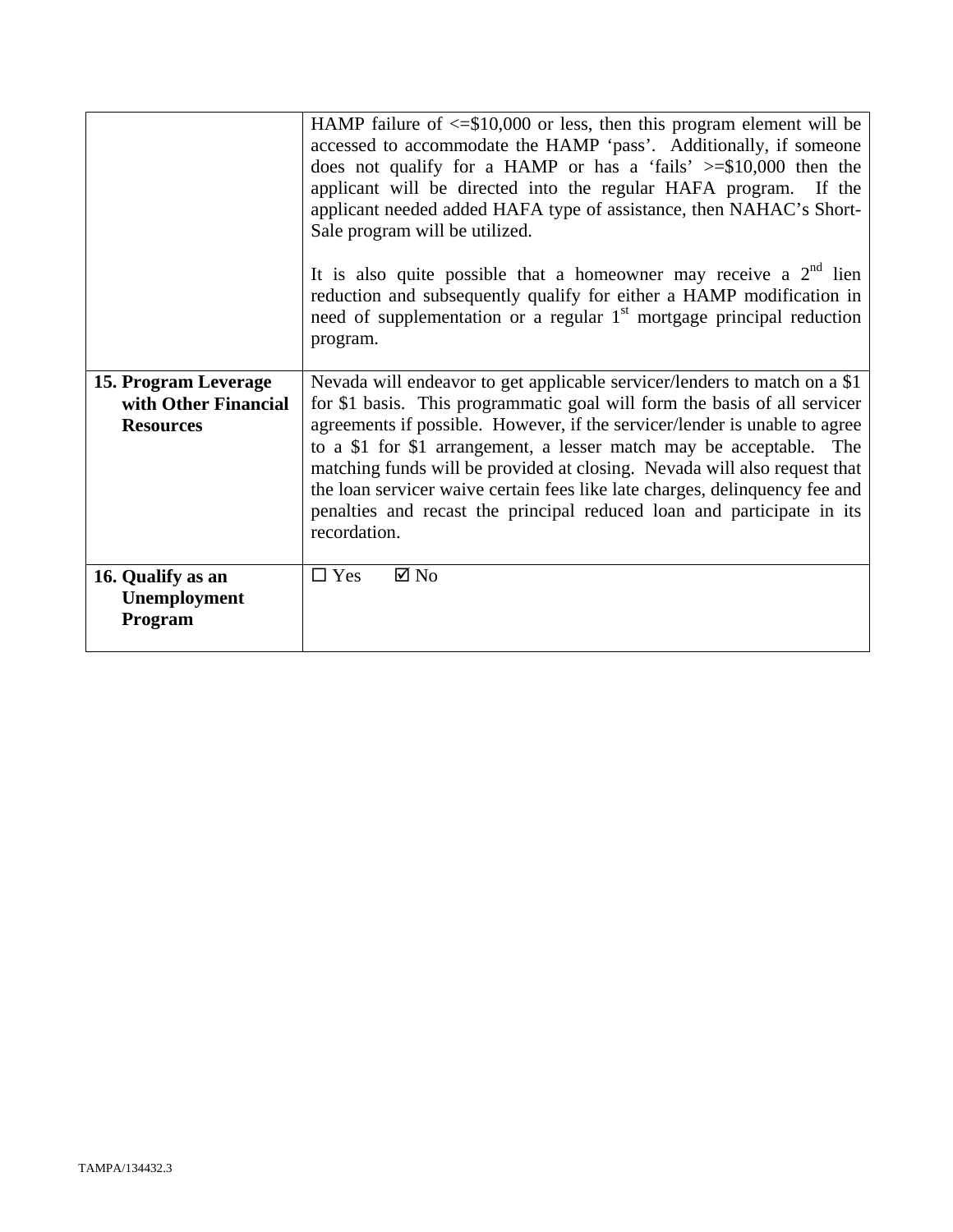## **The Nevada Affordable Housing Assistance Corporation**

## **SECOND MORTGAGE REDUCTION PLAN**

| 1. Program Overview<br>2. Program Goals                  | The Second Mortgage Reduction Plan is aimed at assisting borrowers<br>who have a second lien interfering with either a short-sale or<br>modification of the first mortgage. The expected applicant pool is<br>believed to be both unemployed and underemployed families.<br>The expected outcome of this program is to assist up to $1,200$ families<br>remove the impediment of a second lien on their property such that<br>either a refinancing or first mortgage modification can be carried out                                                                                                                                                                                                                                                                                                                                                                                                                      |
|----------------------------------------------------------|---------------------------------------------------------------------------------------------------------------------------------------------------------------------------------------------------------------------------------------------------------------------------------------------------------------------------------------------------------------------------------------------------------------------------------------------------------------------------------------------------------------------------------------------------------------------------------------------------------------------------------------------------------------------------------------------------------------------------------------------------------------------------------------------------------------------------------------------------------------------------------------------------------------------------|
|                                                          | and thus prevent a foreclosure.                                                                                                                                                                                                                                                                                                                                                                                                                                                                                                                                                                                                                                                                                                                                                                                                                                                                                           |
| 3. Target Population /<br><b>Areas</b>                   | The funding will be distributed via a geographic formula of $1/3+1/3+1/3$<br>weight for unemployment $+$ foreclosure rate $+$ population. There will<br>be target population segmentation into (a) the Clark County/Las Vegas<br>valley area, (b) the Reno-Sparks SMSA area and (c) all of rural Nevada.<br>Where a finer breakdown is possible within each of the three geographic<br>areas, zip code and census track targeting will be utilized.                                                                                                                                                                                                                                                                                                                                                                                                                                                                       |
| 4. Program Allocation                                    | \$19,702,671.81                                                                                                                                                                                                                                                                                                                                                                                                                                                                                                                                                                                                                                                                                                                                                                                                                                                                                                           |
| (Excluding<br><b>Administrative</b><br><b>Expenses</b> ) |                                                                                                                                                                                                                                                                                                                                                                                                                                                                                                                                                                                                                                                                                                                                                                                                                                                                                                                           |
| <b>5. Borrower Eligibility</b><br><b>Criteria</b>        | Legal US Resident.<br>$\bullet$<br>Resident in Nevada 5 years in same dwelling.<br>$\bullet$<br>Any cash out borrowing in past five years must be limited to:<br>improvement - real, not personal<br>Home<br>property<br>$\bullet$<br>classification.<br>Medical bills - documented.<br>$\bullet$<br>Paying off existing revolving debt -documented.<br>Current income does not exceed 120% of Area Median Income<br>(2010).<br>Borrower must be facing eminent default, if delinquent cannot be<br>more than 6 months maximum - target to be 3 months maximum.<br>Delinquency based on a financial hardship due to circumstances<br>$\bullet$<br>beyond the homeowner's control (no contrived defaults allowed).<br>Borrower will be required to provide a financial Hardship Affidavit<br>attesting to their inability to make mortgage payments.<br>Eligible<br>hardships to include but not limited to the following: |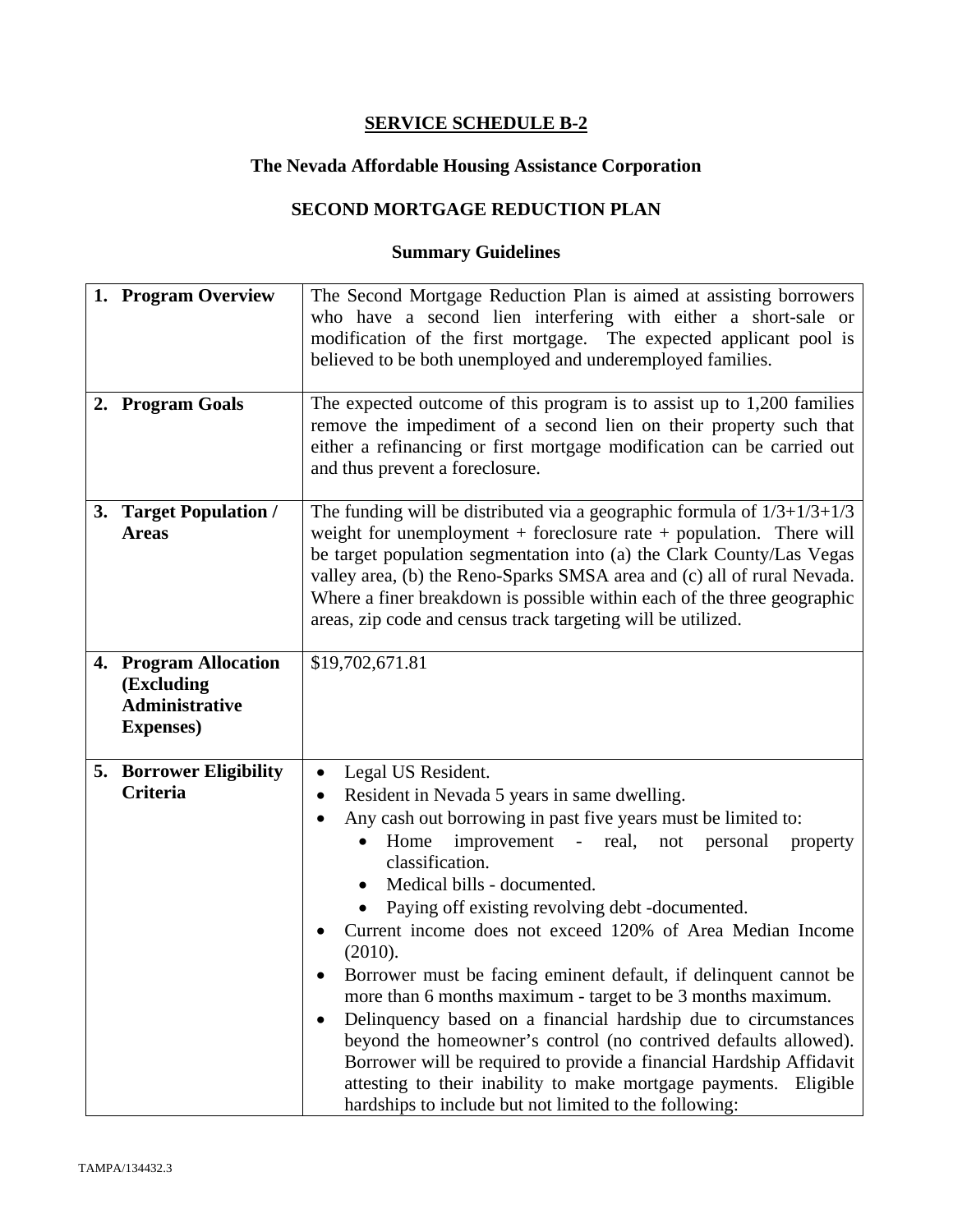|    |                                                   | Underemployment.<br>$\bullet$<br>Illness, disability or death of wage earner in family in<br>possession.<br>Divorce or legal separation.<br>Eligibility criteria will be analyzed either on-line by the borrower's visit<br>to the web site and using the 'screening tool' or directly at the intake<br>portal of the contract agents (foreclosure mitigation and mediation<br>agencies). If applicants meet screening criteria, application packages<br>will be assembled and forwarded onto the NAHAC underwriters who<br>will do the full verifications/confirmation and begin the relationship<br>with the participating banks/lenders/servicers to work through the<br>calculation of aid levels.   |
|----|---------------------------------------------------|----------------------------------------------------------------------------------------------------------------------------------------------------------------------------------------------------------------------------------------------------------------------------------------------------------------------------------------------------------------------------------------------------------------------------------------------------------------------------------------------------------------------------------------------------------------------------------------------------------------------------------------------------------------------------------------------------------|
|    |                                                   | Funding will be provided on a first come-first-served basis within each<br>geographical zone. Daily monitoring of funding commitments/pipelines<br>by zone will allow sufficient trend evidence to allow for sufficient lead<br>time to 'cut-off' further funding commitments what might exceed<br>available resources.                                                                                                                                                                                                                                                                                                                                                                                  |
|    | 6. Property / Loan<br><b>Eligibility Criteria</b> | Owner occupied.<br>$\bullet$<br>Must have only one existing mortgage and a $2nd$ lien.<br>$\bullet$<br>Principal balance must not exceed 115% based upon current<br>$\bullet$<br>appraisal following principal balance reduction nor PITI exceed<br>31%.<br>All $2nd$ liens obtaining relief through this program element will have<br>an accompanying lien release and waiver of deficiency judgment<br>rights.<br>The maximum $2nd$ lien size eligible for relief under this program<br>$\bullet$<br>element must be equal to or less than \$41,250.<br>First mortgage must be per HUD Rev Procedure 2009-18. The<br>higher Targeted Area limit calculation will be utilized (115% of<br>area median). |
|    | 7. Program Exclusions                             | Borrowers who took out $2nd$ liens for reasons other than those listed<br>$\bullet$<br>above under the Borrower Eligibility Criteria.<br>If a second lien exceeds the program limit of \$41,250 or program<br>$\bullet$<br>contribution of $\geq$ \$16,500 then the borrower would be ineligible.                                                                                                                                                                                                                                                                                                                                                                                                        |
| 8. | <b>Structure of</b><br><b>Assistance</b>          | Assistance will be structured as a forgivable loan in favor of the Eligible<br>Entity secured by a junior lien recorded against the property. Borrowers<br>who follow through and earn the loan forgiveness will not be required to<br>repay their principal reduction loans. The earned forgiveness loan will<br>amortize on a straight-line basis of 1/36 per month. A recapture of up to<br>20% of the note will be invoked in the event the home is sold in months<br>37 through 60 post-closing of the recast mortgage. The recapture                                                                                                                                                               |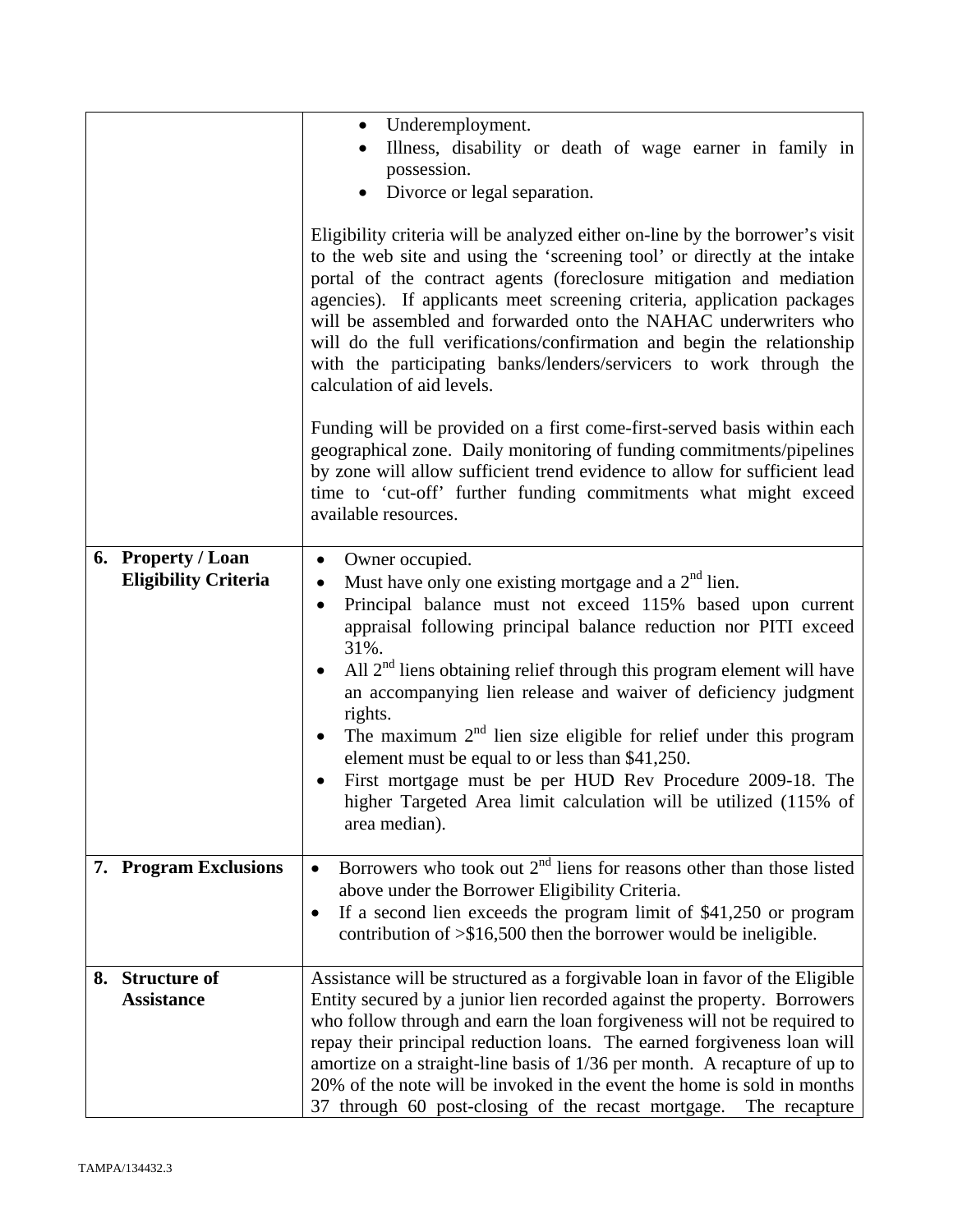|                                                                         | provision will self extinguish on the first day of the 61 <sup>st</sup> month.                                                                                                                                                                                                                                                                                                                                                                                                                                                                                                                                                                                                                                 |
|-------------------------------------------------------------------------|----------------------------------------------------------------------------------------------------------------------------------------------------------------------------------------------------------------------------------------------------------------------------------------------------------------------------------------------------------------------------------------------------------------------------------------------------------------------------------------------------------------------------------------------------------------------------------------------------------------------------------------------------------------------------------------------------------------|
| 9. Per Household<br><b>Assistance</b>                                   | The maximum amount of $2nd$ mortgage lien relief from the program will<br>be \$16,500 toward removal of liens whose value is $\le$ \$41,250.                                                                                                                                                                                                                                                                                                                                                                                                                                                                                                                                                                   |
| 10. Duration of<br><b>Assistance</b>                                    | The $2nd$ lien elimination program will be a one time payment program.                                                                                                                                                                                                                                                                                                                                                                                                                                                                                                                                                                                                                                         |
| 11. Estimated Number of<br>Participating<br><b>Households</b>           | It is estimated that up to 1,246 applicants/families could receive $2nd$ lien<br>relief under this program. If the level of lender participation exceeds<br>60% versus the program's 40% or the average program funding level<br>averages less than the maximum of \$16,500 in necessary funding to<br>create the $2nd$ lien relief, then there could be an increase in the number<br>of borrowers assisted.                                                                                                                                                                                                                                                                                                   |
| 12. Program Inception /<br><b>Duration</b>                              | The Principal Reduction Program will be available to borrowers within<br>3 months after approval by Treasury and could last up to 2 years, with<br>an outside date of July 30th 2012.                                                                                                                                                                                                                                                                                                                                                                                                                                                                                                                          |
| 13. Program<br>Interactions with<br><b>Other HFA</b><br><b>Programs</b> | None.                                                                                                                                                                                                                                                                                                                                                                                                                                                                                                                                                                                                                                                                                                          |
| 14. Program<br><b>Interactions with</b><br><b>HAMP</b>                  | The program will have an active interface with the HAMP program.<br>During the 'in-take' process with the foreclosure mitigation/mediation<br>agencies, the applicants will be screened for HAMP eligibility and<br>where it is indicated that a borrower would be eligible, they will<br>channeled into a HAMP loan modification. If the applicant needs $2nd$<br>lien relief in order to effectuate a HAMP or 1 <sup>st</sup> mortgage principal<br>reduction program process then the $2nd$ lien relief element will be<br>utilized. NAHAC wishes to supplement and complement the federal<br>programs and where needed to create added funds flow to ensure long<br>term solutions to the borrower's need. |
| 15. Program Leverage<br>with Other Financial<br><b>Resources</b>        | The basis of the $2nd$ lien relief program is to 'free up' the first mortgage<br>note holder to complete the necessary modification to keep the borrower<br>current and in their home. In order to leverage the $2nd$ lien relief funds,<br>the program requires participating lenders to contribute \$0.60 for each<br>\$0.40 contributed by this program.<br>Additionally, if the lending<br>institution whose $2nd$ lien is being relieved also holds the 1st mortgage,<br>they (note holder) would have to contribute \$0.50 to each dollar of 1st<br>mortgage principal relief from NAHAC's other HHF programs. The<br>matching funds will be provided at closing.                                        |
| 16. Qualify as an                                                       | $\boxtimes$ No<br>$\Box$ Yes                                                                                                                                                                                                                                                                                                                                                                                                                                                                                                                                                                                                                                                                                   |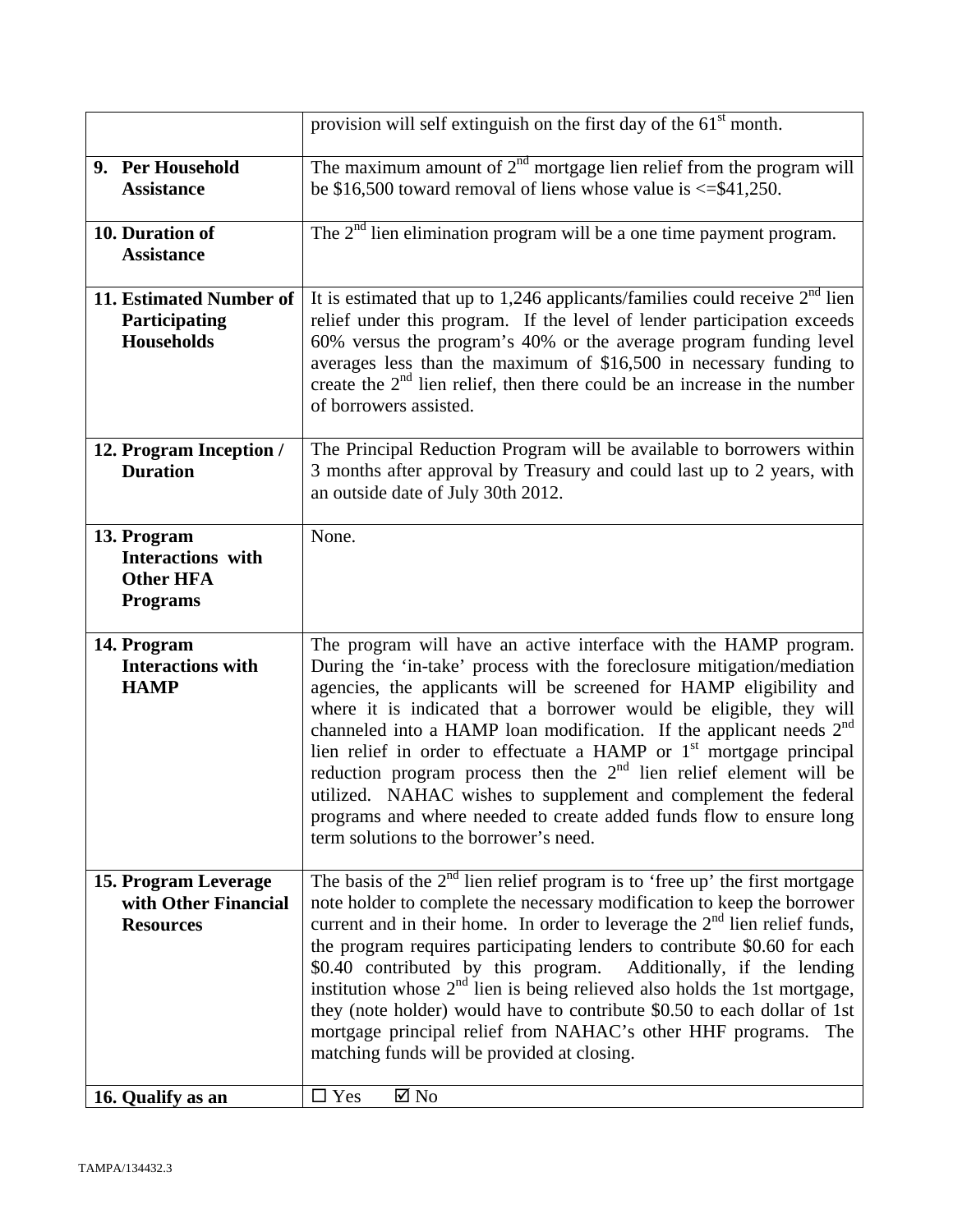| Unemployment   |  |
|----------------|--|
| <b>Program</b> |  |
|                |  |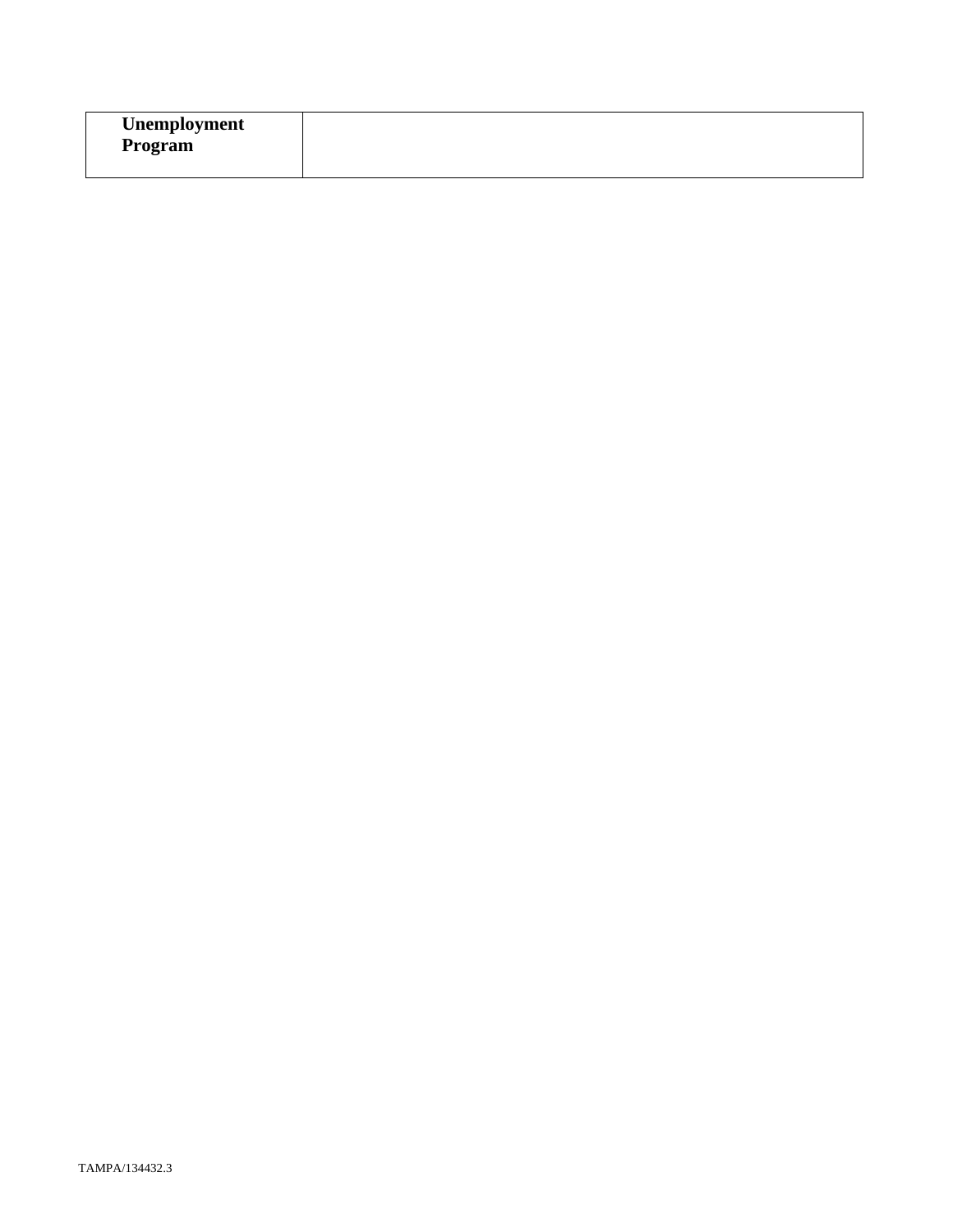# **The Nevada Affordable Housing Assistance Corporation**

## **SHORT-SALE ACCELERATION PROGRAM**

| 1. Program Overview<br>2. Program Goals                                           | The Short-Sale Acceleration Program is aimed at assisting borrowers<br>who are beginning or need to initiate the short-sale process to relieve<br>themselves of the mortgage burdens that they cannot sustain—even with<br>a material loan principal reduction.<br>It is expected that at a \$8,025 level of average funding per family                                                                                                                                                                                                                                                                                                                                                                              |
|-----------------------------------------------------------------------------------|----------------------------------------------------------------------------------------------------------------------------------------------------------------------------------------------------------------------------------------------------------------------------------------------------------------------------------------------------------------------------------------------------------------------------------------------------------------------------------------------------------------------------------------------------------------------------------------------------------------------------------------------------------------------------------------------------------------------|
|                                                                                   | assisted up to 1,371 families facing immanent foreclosure threat due to<br>unemployment, will have the burden of their home mortgage eliminated<br>and the threats of a default judgment removed.                                                                                                                                                                                                                                                                                                                                                                                                                                                                                                                    |
| 3. Target Population /<br><b>Areas</b>                                            | Unemployed population of Nevada (189,000 in February or 13.9%<br>level) who are facing eminent threat of foreclosure.                                                                                                                                                                                                                                                                                                                                                                                                                                                                                                                                                                                                |
| 4. Program Allocation<br>(Excluding<br><b>Administrative</b><br><b>Expenses</b> ) | \$6,175,464.30                                                                                                                                                                                                                                                                                                                                                                                                                                                                                                                                                                                                                                                                                                       |
| <b>5. Borrower Eligibility</b><br><b>Criteria</b>                                 | Legal US Resident.<br>٠<br>Resident in Nevada 5 years in same dwelling.<br>Any cash out borrowing in past five years must be limited to:<br>$\bullet$<br>Home improvement - real, not personal<br>property<br>classification.<br>Medical bills - documented.<br>Paying off existing revolving debt - documented.<br>Borrower must have short-sale agreement in place with lender.<br>Borrower must have been enrolled in Unemployment Insurance<br>$\bullet$<br>Program (UIP) with State of Nevada.<br>Borrower must have home listed for sale and listing agreement.<br>$\bullet$<br>Borrower will be required to provide a financial Hardship Affidavit<br>attesting to their inability to make mortgage payments. |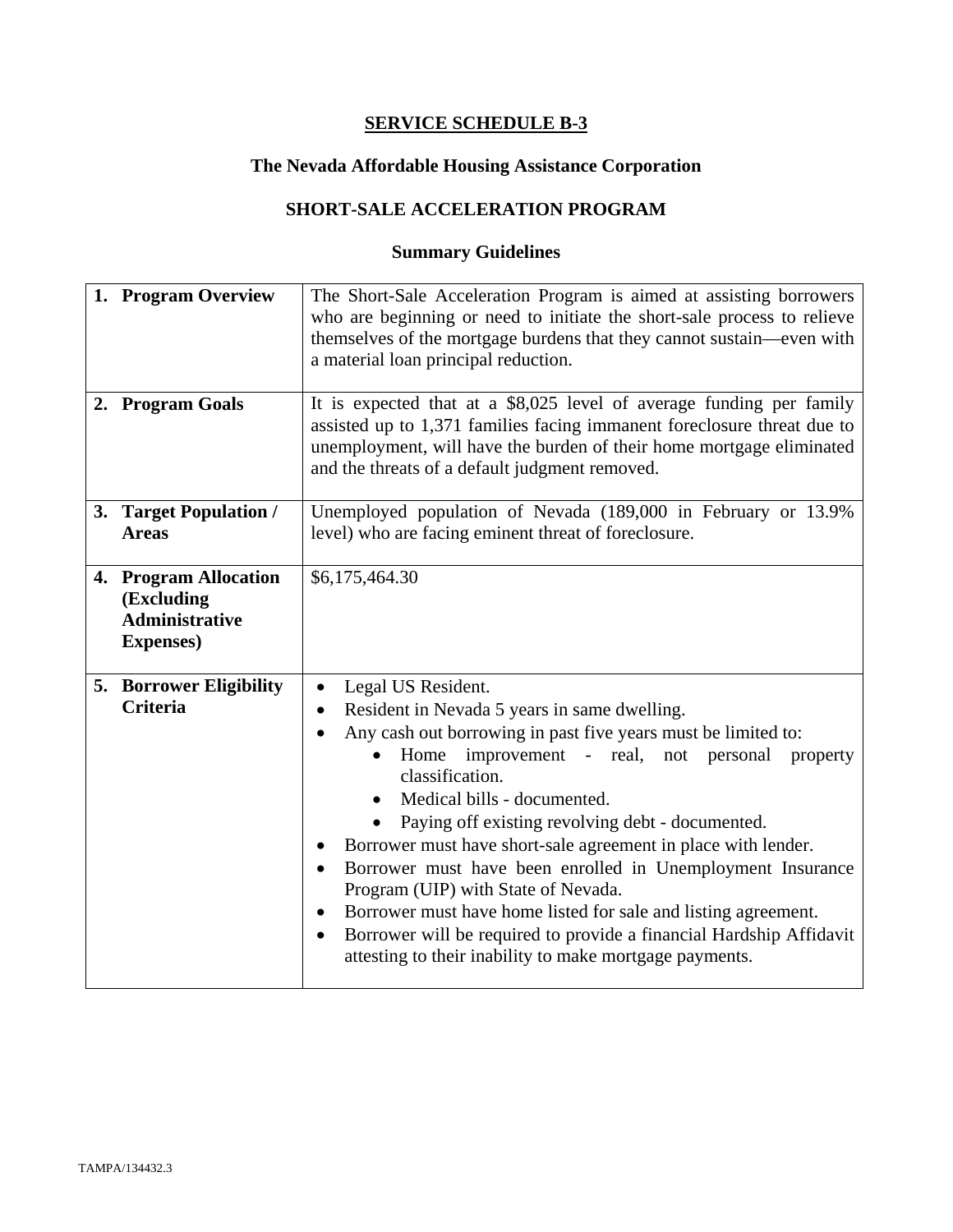| 6. Property / Loan<br><b>Eligibility Criteria</b><br>7. Program Exclusions     | Owner occupied.<br>Must have only one existing mortgage.<br>$\bullet$<br>Borrower/family must be committed to living in a rental property<br>$\bullet$<br>from the eligible list of participating properties provided and<br>execute a 6 month or longer lease at the close of the home sale<br>transaction.<br>Borrowers completing a short-sale but unwilling/unable to stay in<br>$\bullet$<br>Nevada due to job opportunities elsewhere.<br>Borrowers who took out $2nd$ liens for reasons other than those listed<br>$\bullet$ |
|--------------------------------------------------------------------------------|-------------------------------------------------------------------------------------------------------------------------------------------------------------------------------------------------------------------------------------------------------------------------------------------------------------------------------------------------------------------------------------------------------------------------------------------------------------------------------------------------------------------------------------|
| 8. Structure of<br><b>Assistance</b>                                           | above under the Borrower Eligibility Criteria.<br>This program is direct assistance through direct payment to vendors at<br>closing of the escrow. The payments will not be structured as a loan.                                                                                                                                                                                                                                                                                                                                   |
| 9. Per Household<br><b>Assistance</b>                                          | The maximum is \$8,025 paid out to a qualified family in this short sale<br>program.                                                                                                                                                                                                                                                                                                                                                                                                                                                |
| 10. Duration of<br><b>Assistance</b>                                           | The Short-Sale Acceleration program element in the NAHAC Business<br>Plan is expected to last up to 24 months. Due to current economic<br>projections showing double digit unemployment rates in Nevada<br>through the $3rd$ quarter of 2013, it is expected that this program will<br>simply exhaust its funding or be unable to accept more applicants by the<br>end of the $24th$ month.                                                                                                                                         |
| 11. Estimated Number of<br>Participating<br><b>Households</b>                  | The Business Plan calls for this program element to assist up to 1,371<br>families complete their home abandonment/ownership through a short<br>sale and matriculate to a rental property somewhere else in Nevada.                                                                                                                                                                                                                                                                                                                 |
| 12. Program Inception /<br><b>Duration</b>                                     | The Short Sale Acceleration Program will be available to borrowers<br>within 3 months after approval by Treasury and will last up to 2 years.                                                                                                                                                                                                                                                                                                                                                                                       |
| 13. Program<br><b>Interactions</b> with<br><b>Other HFA</b><br><b>Programs</b> | To the fullest extent possible, absent specific federal program<br>prohibitions/limitations, the Short-Sale Acceleration Program element<br>will build on or utilize the H.A.F.A. program in parallel. If it is possible<br>to utilize both the federal H.A.F.A. program funds underneath the Short-<br>Sale Acceleration Program funds, then the number of possible<br>candidates assisted through the painful short-sale process would<br>increase beyond the projected 1,371.                                                    |
| 14. Program<br><b>Interactions with</b><br><b>HAMP</b>                         | The candidates for the Short-Sale Acceleration program will have been<br>through a HAMP or similar private bank or GSE loan modification<br>process and 'failed' by a sufficiently material level to not even qualify<br>for NAHAC's 1 <sup>st</sup> mortgage Principal Reduction Program. Thus, the<br>data/processes will show factually that the only realistic result for the<br>borrower is the short-sale.                                                                                                                    |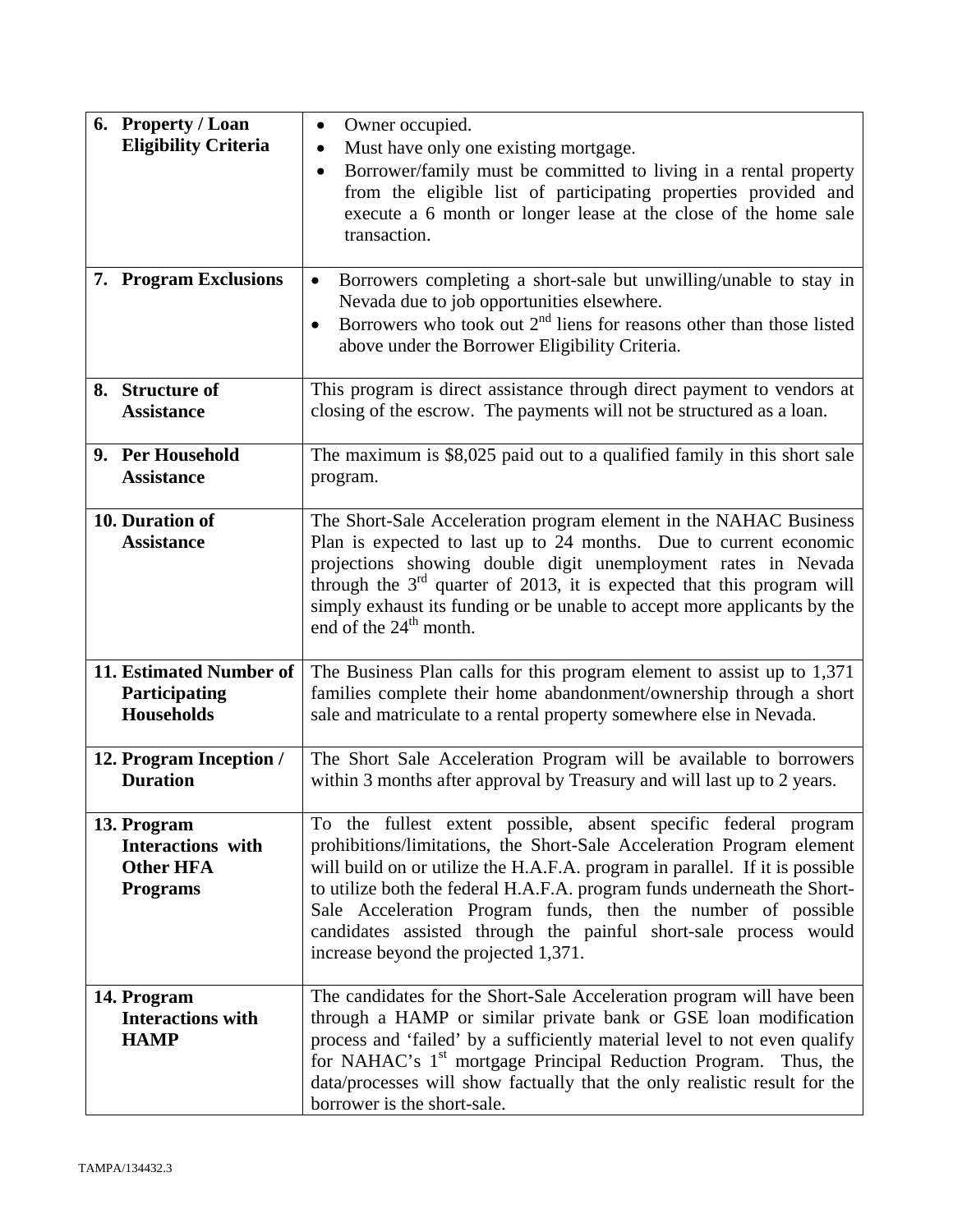| 15. Program Leverage | See 13 above. No additional leverage. |
|----------------------|---------------------------------------|
| with Other Financial |                                       |
| <b>Resources</b>     |                                       |
|                      |                                       |
| 16. Qualify as an    | $\Box$ Yes<br>$\boxtimes$ No          |
| Unemployment         |                                       |
| Program              |                                       |
|                      |                                       |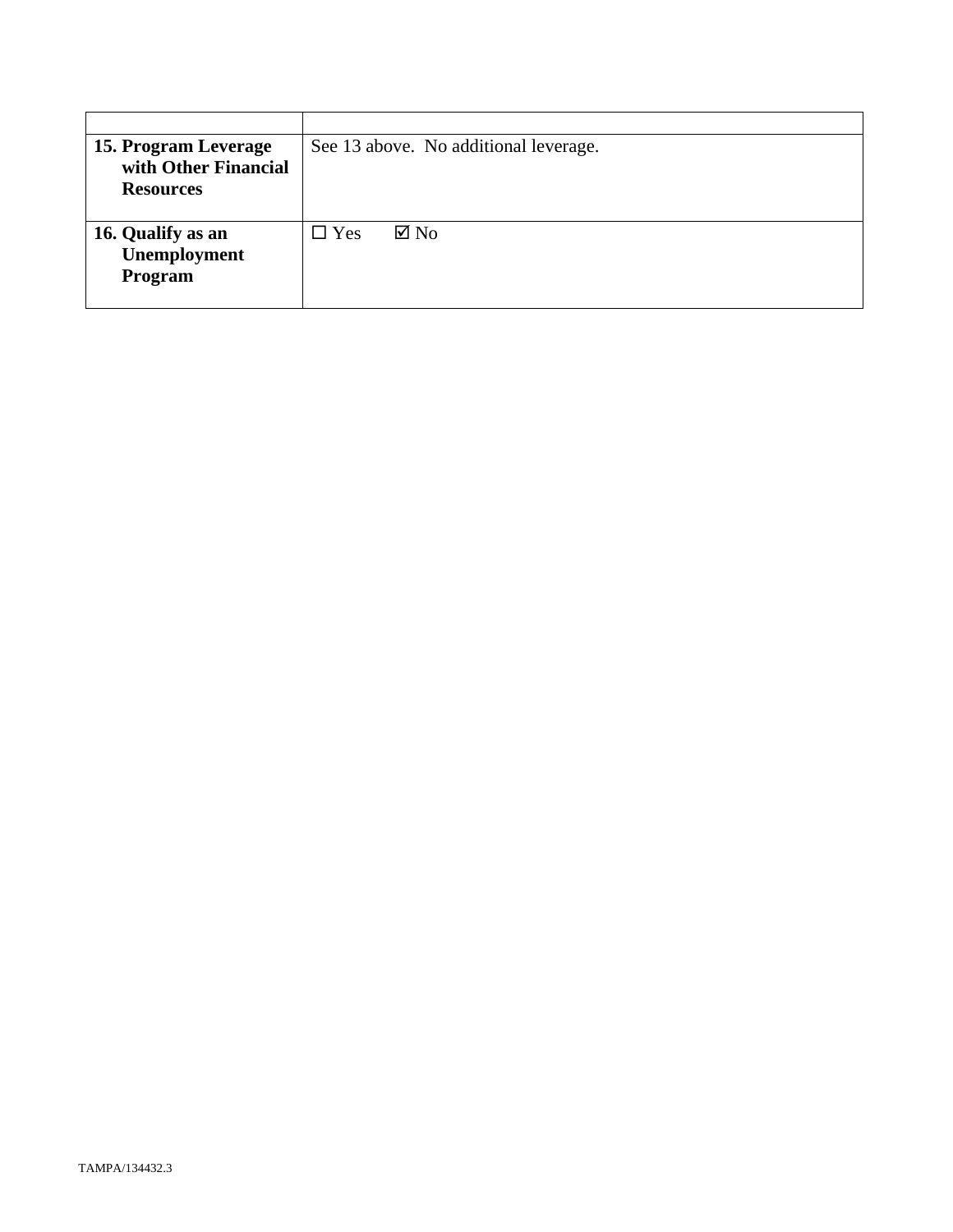## **The Nevada Affordable Housing Assistance Corporation**

## **MORTGAGE ASSISTANCE PROGRAM (MAP)**

| <b>Program Overview</b><br>1. | The Nevada Mortgage Assistance Program (MAP) is designed to help<br>keep first mortgages current for up to 11,352 families who have an<br>unemployed wage earner. The program will assist those qualified<br>families by making up to the lesser of $1/3$ of the principal and interest<br>portion or a \$500 payment supplement to the family's monthly<br>principal and interest portion of the first mortgage payment only. The<br>property taxes and insurance amounts due and owing will remain fully<br>a borrower's responsibility and are not part of the MAP supplement.<br>MAP payments may be extended for qualified families for up to 6<br>months. The MAP payments are aimed at providing a financial bridge<br>to those unemployed persons who are attempting to upgrade their work<br>skills. The payments/mortgage supplements are aimed directly at<br>unemployed persons who are enrolled in either a special skills training<br>program, an institution of higher education or other professional<br>retraining program aimed at increasing the marketability of the<br>unemployed person's job skills. Applicants will be assessed for their<br>ability and likelihood for being able to find timely re-employment soon<br>after the payment supplements end. |
|-------------------------------|------------------------------------------------------------------------------------------------------------------------------------------------------------------------------------------------------------------------------------------------------------------------------------------------------------------------------------------------------------------------------------------------------------------------------------------------------------------------------------------------------------------------------------------------------------------------------------------------------------------------------------------------------------------------------------------------------------------------------------------------------------------------------------------------------------------------------------------------------------------------------------------------------------------------------------------------------------------------------------------------------------------------------------------------------------------------------------------------------------------------------------------------------------------------------------------------------------------------------------------------------------------------------------|
|                               | Borrowers will submit their partial payment to the Nevada Affordable<br>Housing Assistance Corporation (NAHAC) where it will be combined<br>with the HHF funds and a full remittance made to the loan servicer for<br>the loan. Borrowers can be enrolled either through participating<br>lenders/servicers who have received special training or directly<br>through the NAHAC offices after first completing an appropriate<br>screening tool and being given an appointment with the NAHAC loan<br>underwriter. MAP payments will invoke a non-recourse lien which<br>will have an earned forgiveness embedded in the Note. Borrowers<br>who are able to sustain their homeownership for 60 successive months<br>following the end of the MAP payments will have their lien<br>extinguished.                                                                                                                                                                                                                                                                                                                                                                                                                                                                                    |
|                               | NAHAC intends to retain/set aside 1% of the total direct support funds<br>for contingency situations, wherein certain recipients may be in need<br>of one-two months (maximum) of added support payment while their<br>training programs are completed. These exceptional cases must be<br>approved by the NAHAC Board of Directors after evidence of eminent<br>re-employment contingent upon completion of a training program<br>documented. If the contingency is not needed as program capacity is                                                                                                                                                                                                                                                                                                                                                                                                                                                                                                                                                                                                                                                                                                                                                                             |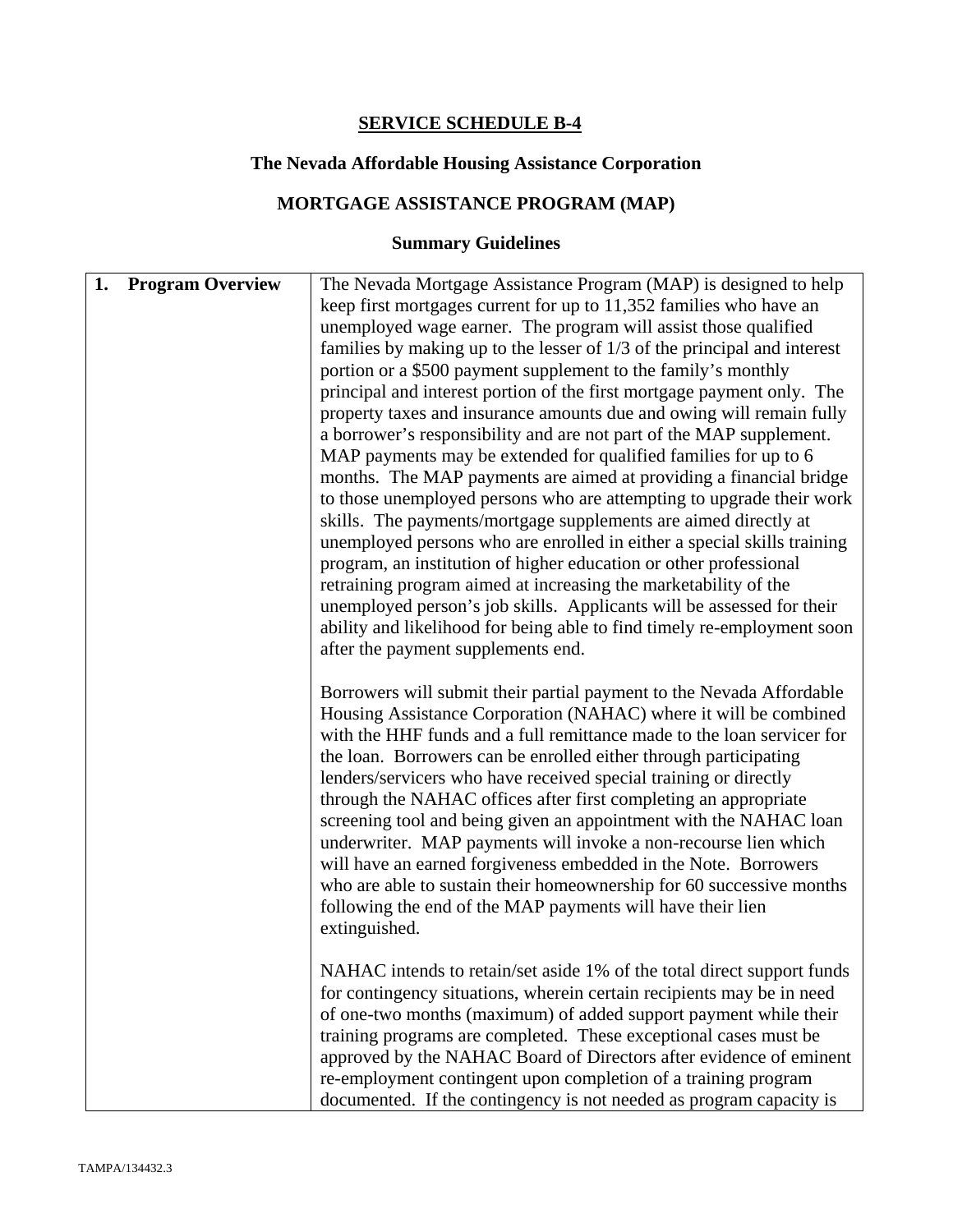|    |                                                                                       | reached, the contingency funds will be put into the normal available<br>funds for the MAP program. Further, the contingency will be reduced<br>pro rata to total MAP program capacity over time so that as the<br>program reaches 60% of capacity without use of any contingency<br>funds, then 60% of the contingency will be released back into the main<br>MAP fund.                                                                                                                                                                                                                                                                                                                                                                                                                                                                                                                                                                                                                                                                                     |
|----|---------------------------------------------------------------------------------------|-------------------------------------------------------------------------------------------------------------------------------------------------------------------------------------------------------------------------------------------------------------------------------------------------------------------------------------------------------------------------------------------------------------------------------------------------------------------------------------------------------------------------------------------------------------------------------------------------------------------------------------------------------------------------------------------------------------------------------------------------------------------------------------------------------------------------------------------------------------------------------------------------------------------------------------------------------------------------------------------------------------------------------------------------------------|
| 2. | <b>Program Goals</b>                                                                  | The MAP program's goal is to increase the probability that a borrower<br>and/or recipient's family has a stronger chance of sustaining<br>homeownership with the assistance from the HHF program. This<br>outcome would be due to the increased chances of being rehired with<br>newly enhanced skills which are obtained during mortgage payment<br>bridging period. It is hoped that qualified recipients will have assessed<br>their current job skills and the chances of rapid re-employment and<br>determined to take affirmative steps to upgrade their job skills in such<br>a way that their re-employment chances are enhanced. Thus, their<br>ability to keep and sustain current homeownership will be greatly<br>improved in the long run. The enhanced home ownership through re-<br>employment and job maintenance should decrease both the numbers<br>and probability of foreclosures.                                                                                                                                                      |
| 3. | <b>Target Population /</b><br><b>Areas</b>                                            | The State of Nevada is currently enduring the USA's highest<br>unemployment rate in its workforce. However, the highest levels of<br>unemployed persons in Nevada are primarily centered in the two urban<br>areas (Clark County/Las Vegas area and Reno/Sparks MSA) versus the<br>rural agricultural and mining areas. With the assistance of the Nevada<br>Department of Employment, Training and Rehabilitation's ("DETR")<br>published data, MAP funds will be allocated on a pro-rata basis to<br>jurisdictions based on a ratio of actual number of unemployed to total<br>State-wide unemployed as a general allocation matter. However, a<br>quarterly assessment will be undertaken to ensure allocations of<br>remaining funds are representative of changes to the unemployed<br>populations in all jurisdictions. Nevada's MAP program will be<br>targeting the unemployed population that is working to upgrade their<br>job-market skills in ways that most likely will lead to re-employment<br>shortly after the end of the MAP assistance. |
| 4. | <b>Program Allocation</b><br>(Excluding<br><b>Administrative</b><br><b>Expenses</b> ) | \$34,056,581.00                                                                                                                                                                                                                                                                                                                                                                                                                                                                                                                                                                                                                                                                                                                                                                                                                                                                                                                                                                                                                                             |
| 5. | <b>Borrower Eligibility</b><br><b>Criteria</b>                                        | To ensure both consistencies with previously approved Participation<br>Agreement programs and to lessen the burdens of administering the<br>MAP program, adherence to the same underwriting qualification<br>standards will be generally utilized. Thus, Applicant Eligibility                                                                                                                                                                                                                                                                                                                                                                                                                                                                                                                                                                                                                                                                                                                                                                              |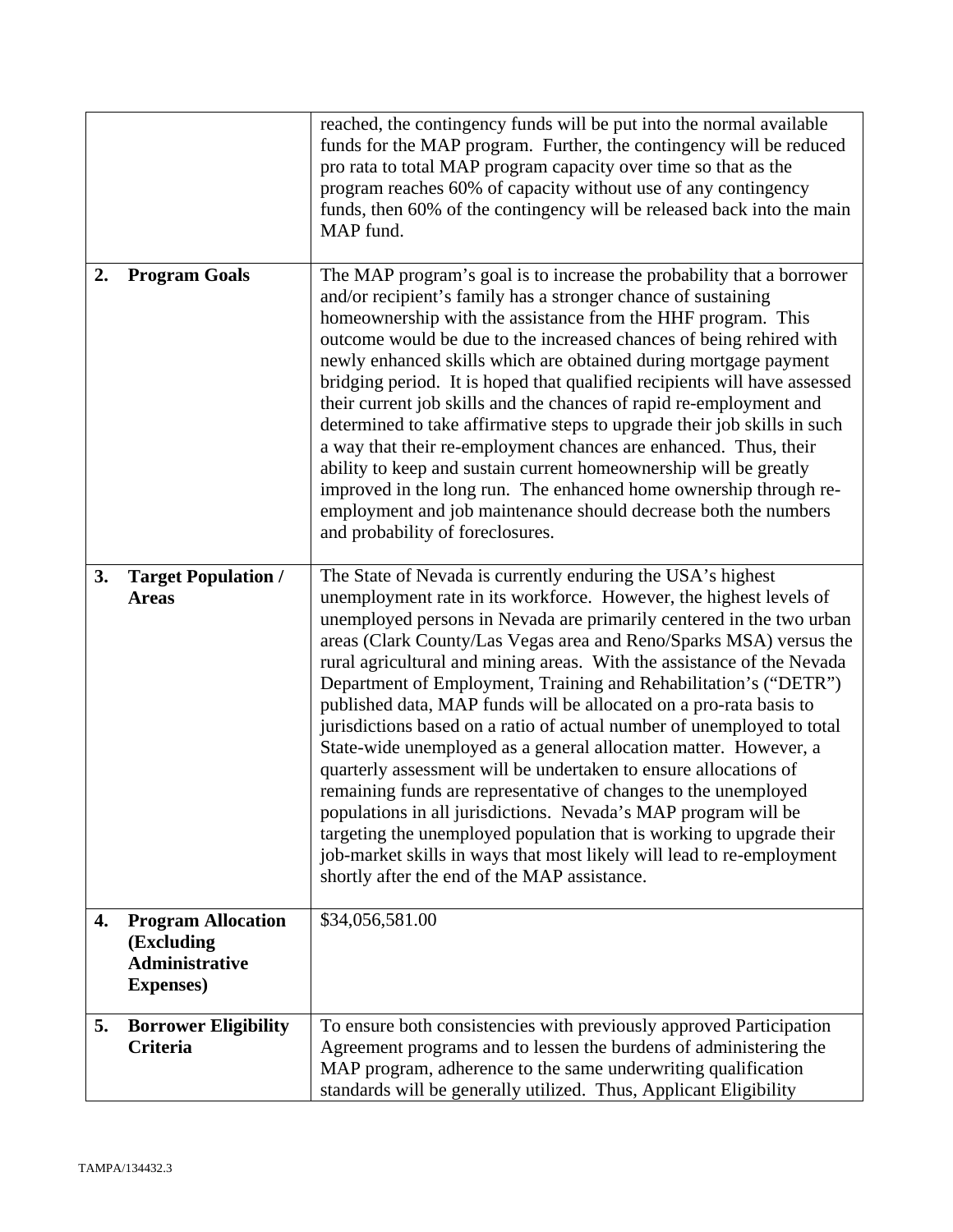|    |                                          | Criteria will consist of:                                                                                                                                                                                                                                                                                                                                                                                                                                                                                                                                                                                                                                                                                                                                                                                                                                                                                                                                                                                                                                                                                                                                                                                                                                                                                                                                                                                                                                                                                       |
|----|------------------------------------------|-----------------------------------------------------------------------------------------------------------------------------------------------------------------------------------------------------------------------------------------------------------------------------------------------------------------------------------------------------------------------------------------------------------------------------------------------------------------------------------------------------------------------------------------------------------------------------------------------------------------------------------------------------------------------------------------------------------------------------------------------------------------------------------------------------------------------------------------------------------------------------------------------------------------------------------------------------------------------------------------------------------------------------------------------------------------------------------------------------------------------------------------------------------------------------------------------------------------------------------------------------------------------------------------------------------------------------------------------------------------------------------------------------------------------------------------------------------------------------------------------------------------|
|    |                                          | Legal US Resident.<br>$\bullet$<br>Resident in Nevada 5 years in same dwelling.<br>Current income does not exceed 120% of Area Median Income<br>(2010).<br>Applicant must be facing eminent default.<br>Applicant must be experiencing financial hardship due specifically<br>to unemployed status which must be verified via the Nevada<br>Department of Employment, Training and Rehabilitation.<br>Applicant will be required to provide a financial Hardship<br>٠<br>Affidavit attesting to their inability to make mortgage payments.<br>Applicant must be currently enrolled or will be enrolled during the<br>period of assistance, in a viable retraining, new skills training or<br>academic program that creates new or upgraded job skills. New<br>training must relate specifically to making applicant able to be<br>employed in a short-period of time following assistance and<br>therefore sustain homeownership going forward.<br>Basic eligibility criteria will be analyzed either on-line by the<br>applicant's visit to the web site and using the 'screening tool' or<br>directly at the NAHAC offices. If applicants meet screening criteria,<br>application packages will be assembled by the NAHAC underwriters<br>who will do the full verifications/confirmation, enter the applicant's<br>data into the NAHAC database and accounts payable systems and<br>begin the relationship with the borrower's participating<br>banks/lenders/servicers to ensure aid is acceptable to them. |
| 6. | <b>Property / Loan</b>                   | Owner occupied.<br>$\bullet$                                                                                                                                                                                                                                                                                                                                                                                                                                                                                                                                                                                                                                                                                                                                                                                                                                                                                                                                                                                                                                                                                                                                                                                                                                                                                                                                                                                                                                                                                    |
|    | <b>Eligibility Criteria</b>              | The higher Targeted Area limit calculation will be utilized (115% of<br>area median). Thus, per the HUD Procedure, the maximum mortgage<br>limits would be:<br>a. Clark County: \$427,184<br>b. Reno/Sparks SMSA: \$431,189<br>c. Rural Nevada Areas: \$347,087                                                                                                                                                                                                                                                                                                                                                                                                                                                                                                                                                                                                                                                                                                                                                                                                                                                                                                                                                                                                                                                                                                                                                                                                                                                 |
| 7. | <b>Program Exclusions</b>                | • Having failed a HAMP loan temporary period by voluntary non-<br>compliance, as determined by Eligible Entity.                                                                                                                                                                                                                                                                                                                                                                                                                                                                                                                                                                                                                                                                                                                                                                                                                                                                                                                                                                                                                                                                                                                                                                                                                                                                                                                                                                                                 |
| 8. | <b>Structure of</b><br><b>Assistance</b> | All MAP program assistance will be structured as a 0% interest,<br>forgivable nonrecourse loan, secured by a junior lien recorded against<br>the property, which will be forgiven over a period of time not to<br>exceed 5 years. The loans will only be repayable if the borrower sells<br>the property before the 60 month time period expires and there is<br>sufficient equity to pay the loan. All MAP provided funds returned to                                                                                                                                                                                                                                                                                                                                                                                                                                                                                                                                                                                                                                                                                                                                                                                                                                                                                                                                                                                                                                                                          |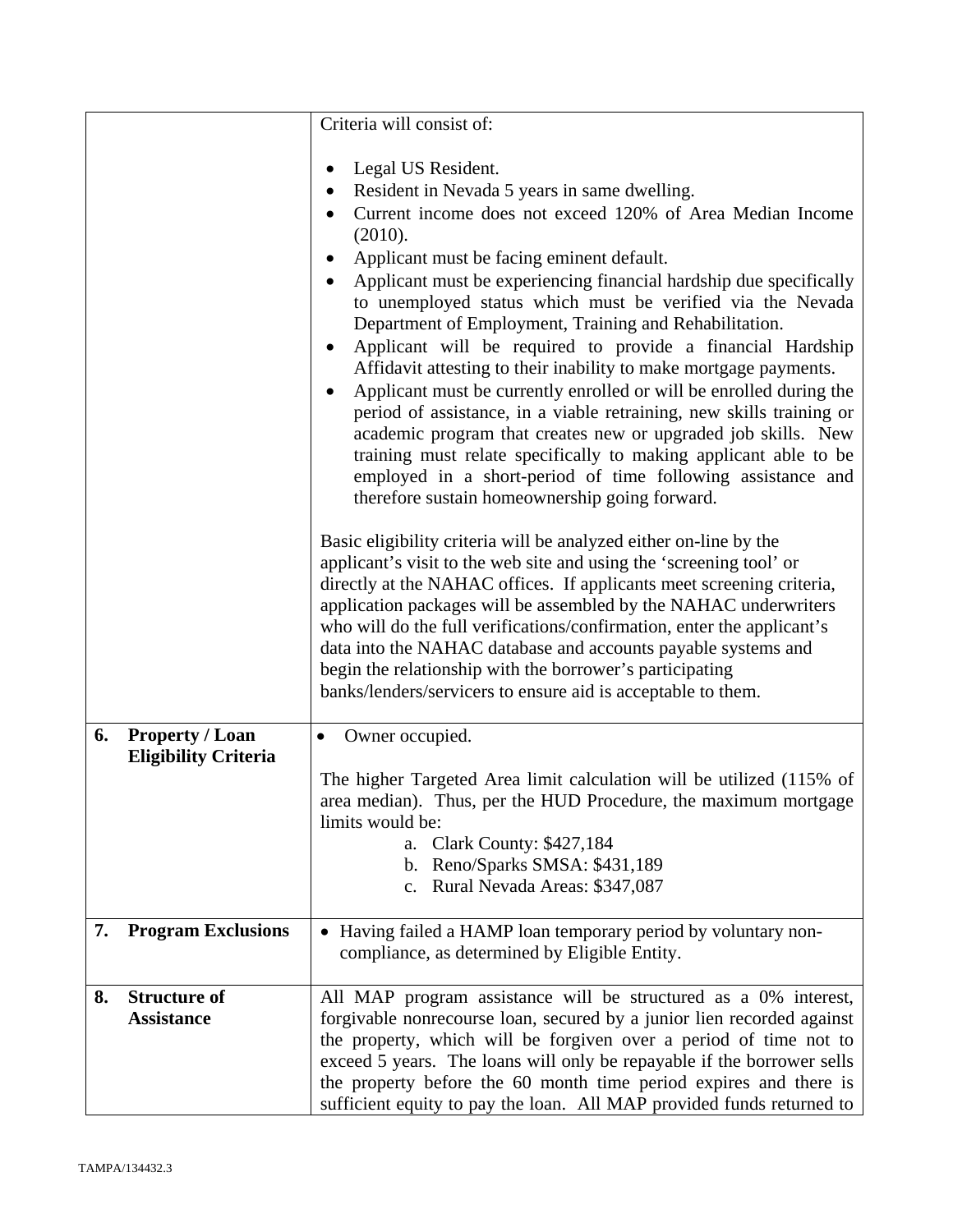|    |                                                                  | program may be recycled until U.S. Treasury imposed deadline of<br>December 31, 2017. Thereafter they will be returned to Treasury. The<br>MAP assistance will be as an 'earned forgiveness' loan that is forgiven<br>20% each year.                                                                                                                                                                                                                                                                                                                                                                    |
|----|------------------------------------------------------------------|---------------------------------------------------------------------------------------------------------------------------------------------------------------------------------------------------------------------------------------------------------------------------------------------------------------------------------------------------------------------------------------------------------------------------------------------------------------------------------------------------------------------------------------------------------------------------------------------------------|
| 9. | <b>Per Household</b><br><b>Assistance</b>                        | The planned MAP program level of assistance should average<br>approximately \$500/month per recipient for up to 6 months or an<br>expected average mortgage payment assistance of \$3,000.                                                                                                                                                                                                                                                                                                                                                                                                              |
|    | 10. Duration of<br><b>Assistance</b>                             | The MAP assistance will last the lesser of 6 months or up to 2 months<br>after reemployment.                                                                                                                                                                                                                                                                                                                                                                                                                                                                                                            |
|    | 11. Estimated Number of<br>Participating<br>Households           | Based upon average assistance of \$3,000 then the expected number of<br>potential recipients should be approximately 11,352. However, this<br>number may be decreased slightly if the contingency funds described<br>in Section 1 are utilized for such purpose.                                                                                                                                                                                                                                                                                                                                        |
|    | 12. Program Inception /<br><b>Duration</b>                       | Approximately 45 days after final U.S. Treasury approval. Given the<br>program limit of six months worth of assistance, this means that the<br>full utilization of MAP program funds should run down in<br>approximately 15-18 months.                                                                                                                                                                                                                                                                                                                                                                  |
|    | 13. Program Interactions<br>with Other HFA<br><b>Programs</b>    | The MAP program could have some forms of interaction with the<br>other HHF programs. Specifically, if a MAP program recipient does<br>achieve re-employment status and would possibly be a candidate for a<br>HHF principal reduction program, then NAHAC will advise the<br>borrower of such. However, if the recipient drops out of the MAP<br>program due to failing to complete their retraining program, and it<br>appears evident that the borrower may lose their home due to lack of<br>means to sustain the mortgage, then the borrower will be advised about<br>the HHF short-sale program.   |
|    | 14. Program Interactions<br>with HAMP                            | The MAP program could have some form of interaction with HAMP.<br>HHF Funds (MAP) would be utilized prior to HAMP UP.<br>Implementing the program in this order is the most beneficial to the<br>borrower and investor since payments would continue to be made<br>instead of capitalized, and no late charges or adverse credit reporting<br>would occur. If a MAP program recipient does achieve re-<br>employment status and the borrower would possibly be a candidate for<br>either a HAMP modification and/or a HAMP principal reduction<br>program, then NAHAC will advise the borrower of such. |
|    | 15. Program Leverage<br>with Other Financial<br><b>Resources</b> | NAHAC will work with loan servicers for each qualified recipient to<br>ensure that the funds from the MAP program payments are utilized<br>strictly for the borrower's 'current P&I payments and not to 'make up'<br>any past due penalties or payments. NAHAC underwriting staff will                                                                                                                                                                                                                                                                                                                  |